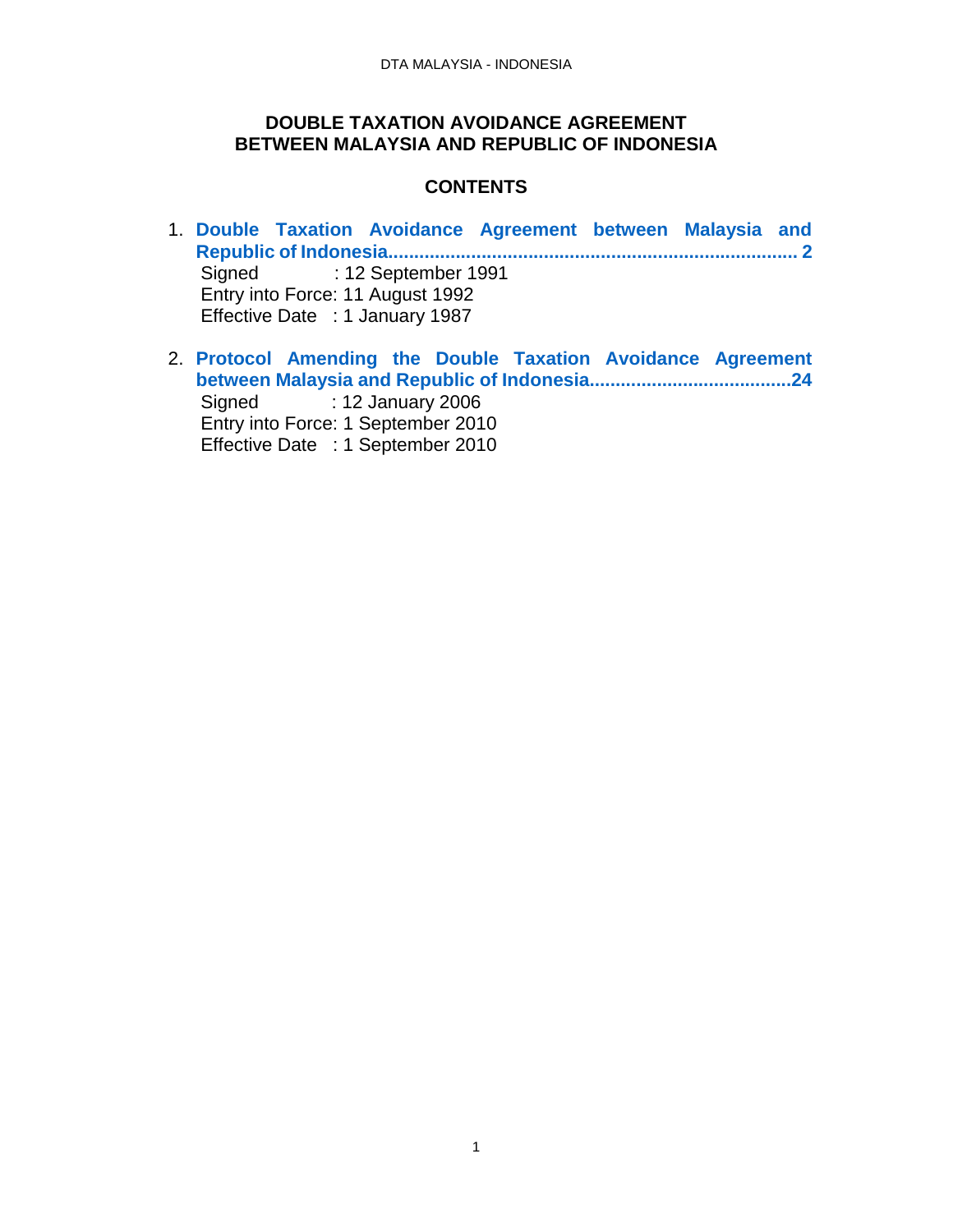<span id="page-1-0"></span>P.U. (A) 31/1992 Signed: 12 September 1991 Effective Date: 1 January 1987

### **AGREEMENT BETWEEN THE GOVERNMENT OF MALAYSIA AND THE GOVERNMENT OF THE REPUBLIC OF INDONESIA FOR THE AVOIDANCE OF DOUBLE TAXATION AND THE PREVENTION OF FISCAL EVASION WITH RESPECT TO TAXES ON INCOME**

The Government of Malaysia and the Government of the Republic of Indonesia desiring to conclude an Agreement for the avoidance of double taxation and the prevention of fiscal evasion with respect to taxes on income, have agreed as follows:

### Article 1 **PERSONAL SCOPE**

This Agreement shall apply to persons who are residents of one or both of the Contracting States.

# Article 2 **TAXES COVERED**

1. This Agreement shall apply to taxes on income imposed by a Contracting State, irrespective of the manner in which they are levied.

- 2. The taxes which are the subject of this Agreement are:
	- (a) in Malaysia:
		- (i) the income tax and excess profit tax;
		- (ii) the supplementary income tax, that is, development tax; and
		- (iii) the petroleum income tax;

(hereinafter referred to as "Malaysian tax");

(b) in Indonesia, the income tax (pajak penghasilan);

(hereinafter referred to as "Indonesian tax").

3. This Agreement shall also apply to any identical or substantially similar taxes on income which are imposed after the date of signature of this Agreement in addition to, or in place of, the existing taxes. The competent authorities of the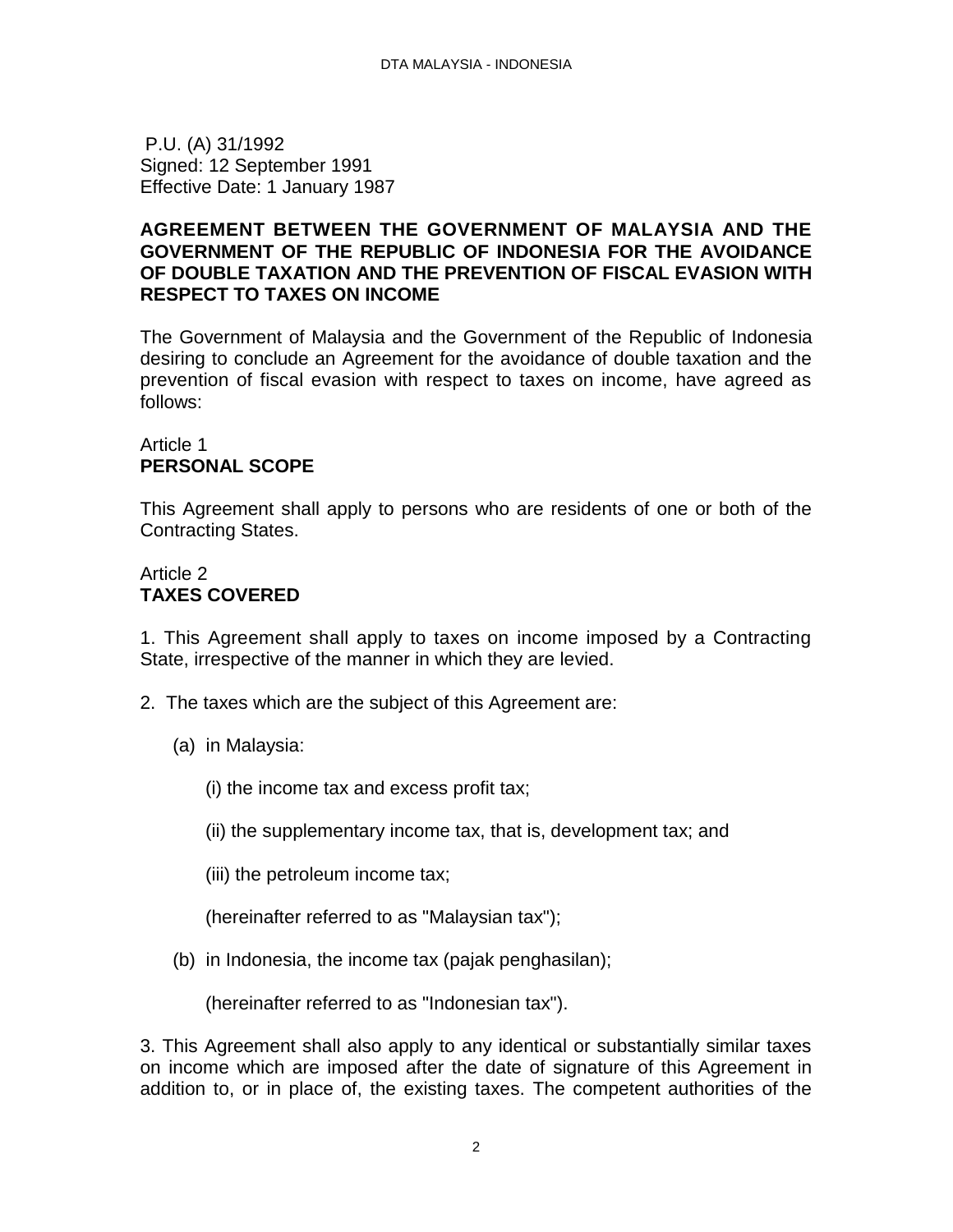Contracting States shall notify each other of important changes which have been made in their respective taxation laws.

# Article 3 **GENERAL DEFINITIONS**

- 1. For the purposes of this Agreement, unless the context otherwise requires:
	- (a) the term "Malaysia" means the Federation of Malaysia and includes any area adjacent to the territorial waters of Malaysia which, in accordance with international law, has been or may hereafter be designated under the laws of Malaysia concerning the continental shelf as an area within which the rights of Malaysia with respect to the exploration and exploitation of natural resources, whether living or non-living, of the seabed and sub-soil and the superjacent waters, may be exercised;
	- (b) the term "Indonesia" comprises the territory of the Republic of Indonesia as defined in its laws, and parts of the Continental Shelf and adjacent seas, over which the Republic of Indonesia has sovereignty, sovereign rights or other rights in accordance with international law;
	- (c) the terms "a Contracting State" and "the other Contracting State" mean Malaysia or Indonesia as the context requires;
	- (d) the term "tax" means Malaysian tax or Indonesian tax, as the context requires;
	- (e) the term "person" includes an individual, a company and any other body of persons which is treated as an entity for tax purposes;
	- (f) the term "company" means any body corporate or any entity which is treated as a body corporate for tax purposes;
	- (g) the terms "enterprise of a Contracting State" and "enterprise of the other Contracting State" mean respectively an enterprise carried on by a resident of a Contracting State and an enterprise carried on by a resident of the other Contracting State;
	- (h) the term "national" means:
		- (i) any individual possessing the citizenship or nationality of a Contracting State;
		- (ii) any legal person, partnership, association and any other entity deriving its status as such from the laws in force in a Contracting State;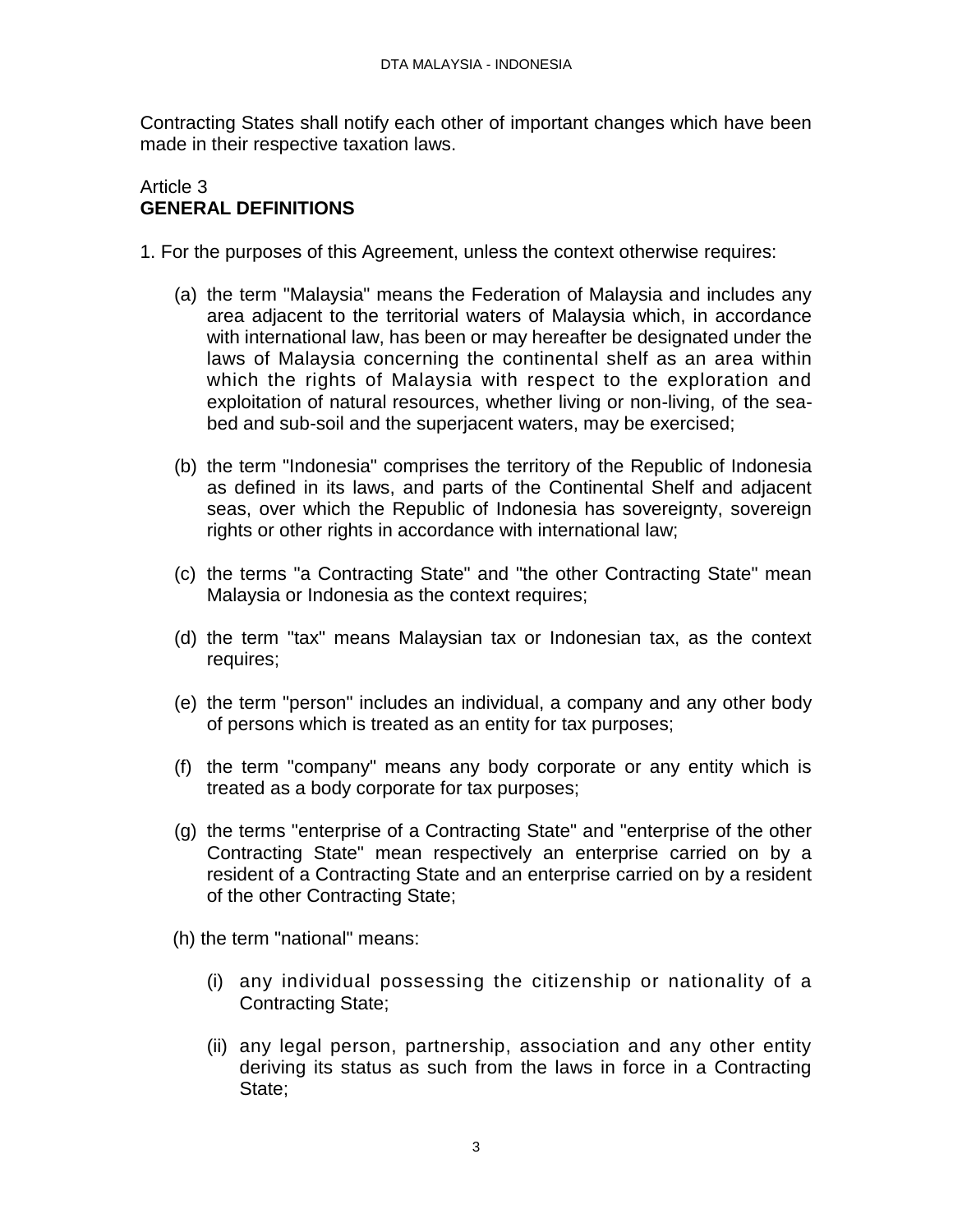- (i) the term "international traffic" means any transport by a ship or aircraft operated by an enterprise of a Contracting State, except when the ship or aircraft is operated solely between places in the other Contracting State;
- (j) the term "competent authority" means:
	- (i) in the case of Malaysia, the Minister of Finance or his authorised representative.
	- (ii) in the case of Indonesia, the Minister of Finance or his authorised representative.

2. In the application of the Agreement by a Contracting State, any term not defined therein shall, unless the context otherwise requires, have the meaning which it has under the laws of that Contracting State concerning the taxes to which the Agreement applies.

# Article 4 **RESIDENT**

1. For the purposes of this Agreement, the term "resident of a Contracting State" means:

- (a) in the case of Malaysia, a person who is resident in Malaysia for the purposes of Malaysian tax; and
- (b) in the case of Indonesia, a person who is resident in Indonesia for the purposes of Indonesian tax.

2. Where by reason of the provisions of paragraph 1 an individual is a resident of both Contracting States, then his status shall be determined as follows:

- (a) he shall be deemed to be a resident of the State in which he has a permanent home available to him. If he has a permanent home available to him in both States, he shall be deemed to be a resident of the State with which his personal and economic relations are closer (centre of vital interests);
- (b) if the State in which he has his centre of vital interests cannot be determined, or if he has not a permanent home available to him in either State, he shall be deemed to be a resident of the State in which he has an habitual abode;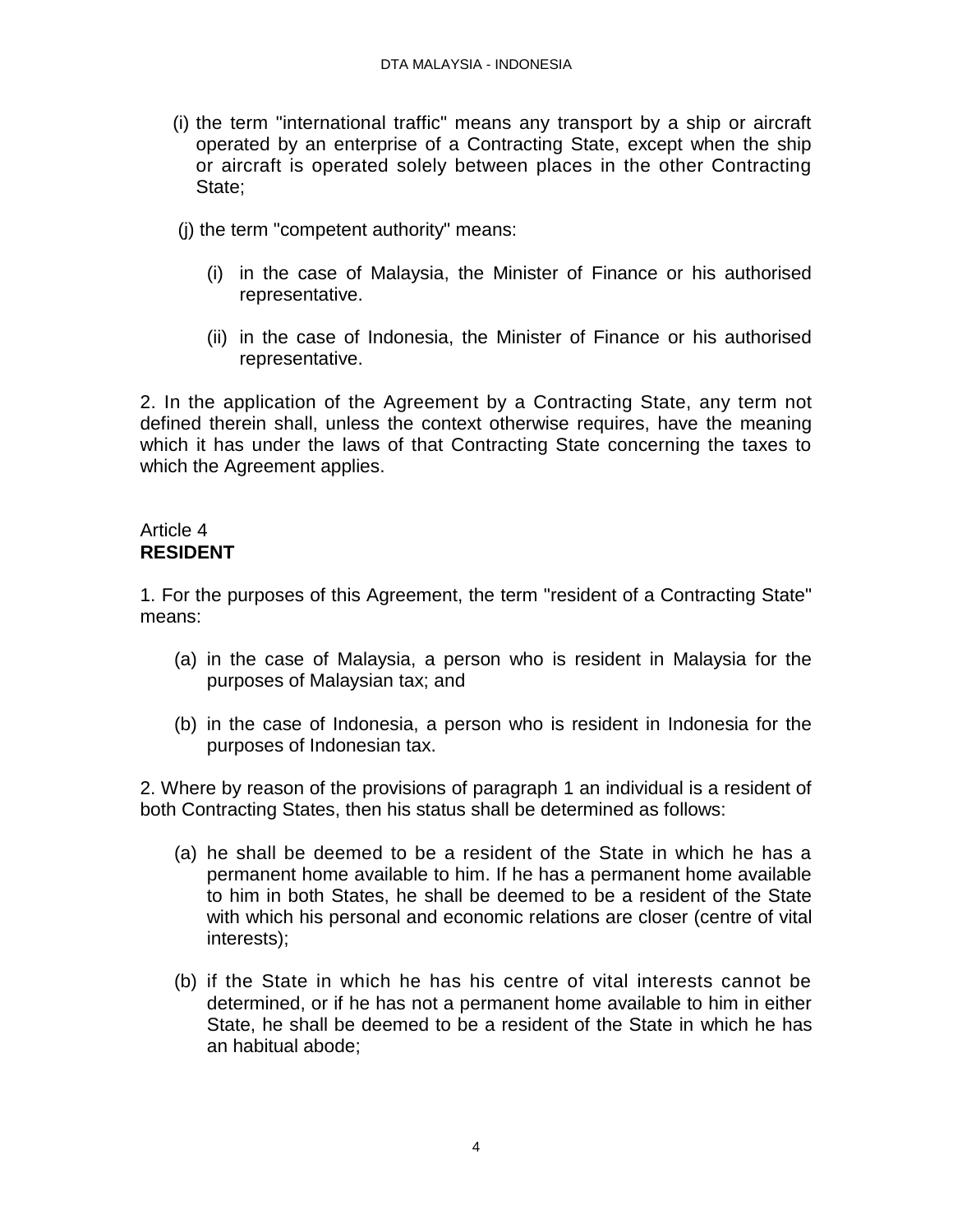(c) if he has an habitual abode in both States or in neither of them, the competent authorities of the Contracting States shall settle the question by mutual agreement.

3. Where, by reason of paragraph 1, a person other than an individual is a resident of both Contracting States, the competent authorities of the Contracting States shall by mutual agreement endeavour to settle the question having regard to its day-to-day management, the place where it is incorporated or otherwise constituted and any other relevant factors.

# Article 5

# **PERMANENT ESTABLISHMENT**

1. For the purposes of this Agreement, the term "permanent establishment" means a fixed place of business through which the business of the enterprise is wholly or partly carried on.

2. The term "permanent establishment" shall include especially:

- (a) a place of management;
- (b) a branch;
- (c) an office;
- (d) a factory;
- (e) a workshop;
- (f) a mine, an oil or gas well, a quarry or other place of extraction of natural resources including timber or other forest produce;
- (g) a farm or plantation;
- (h) a building site or construction, installation or assembly project which exists for more than 6 months;
- (i) the furnishing of services, including consultancy services, by an enterprise through an employee or other person (other than an agent of independent status within the meaning of paragraph 6) where the activities of that nature continue (for the same or a connected project) within the other Contracting State for a period or periods aggregating more than three months within any twelve month period.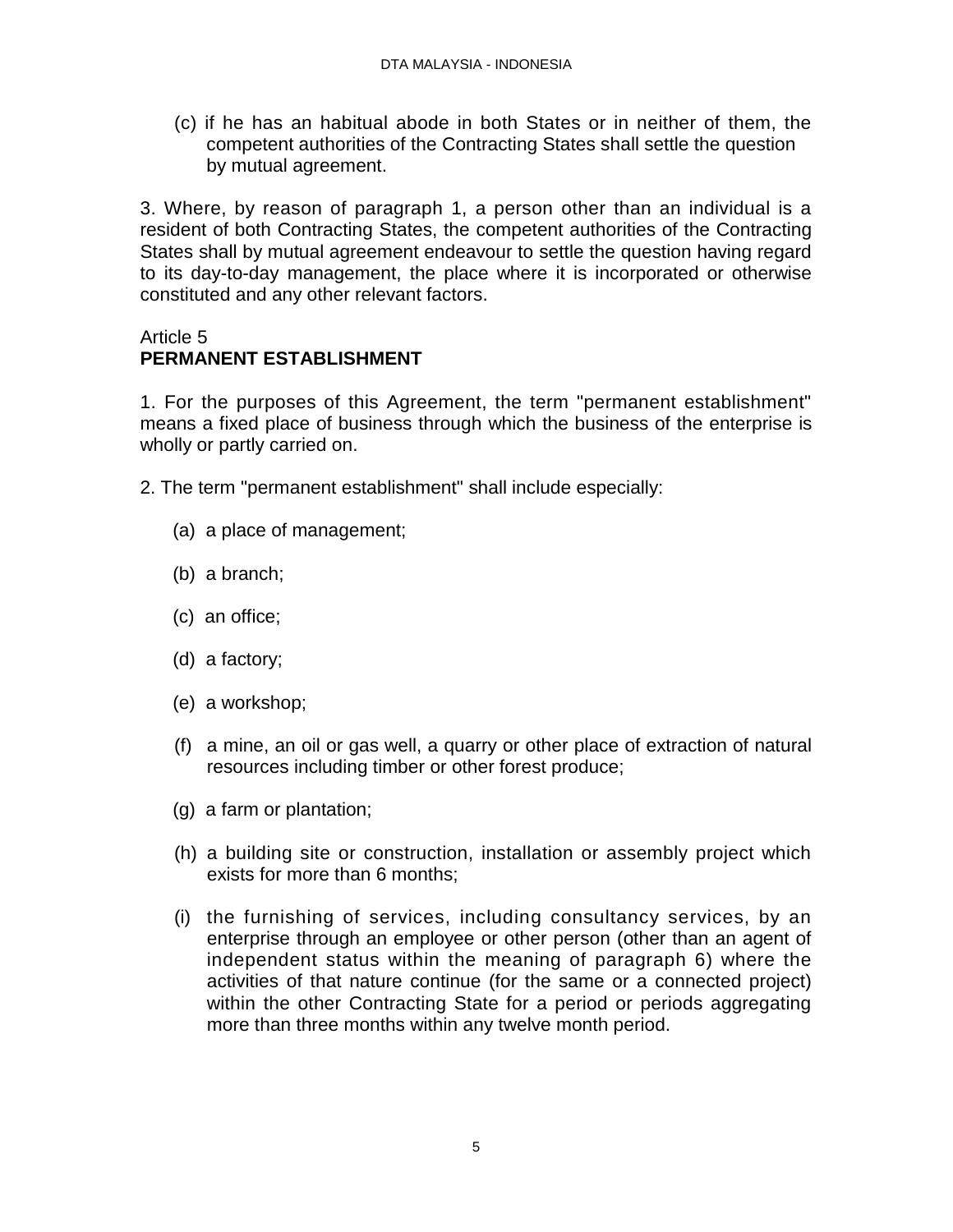- 3. The term "permanent establishment" shall be deemed not to include:
	- (a) the use of facilities solely for the purpose of storage or display of goods or merchandise belonging to the enterprise;
	- (b) the maintenance of a stock of goods or merchandise belonging to the enterprise solely for the purpose of storage or display;
	- (c) the maintenance of a stock of goods or merchandise belonging to the enterprise solely for the purpose of processing by another enterprise;
	- (d) the maintenance of a fixed place of business solely for the purpose of purchasing goods merchandise, or for collecting information, for the enterprise;
	- (e) the maintenance of a fixed place of business solely for the purpose of carrying on, for the enterprise, any other activity of a preparatory or auxiliary character.

4. An enterprise of a Contracting State shall be deemed to have a permanent establishment in the other Contracting State if:

- (a) it carries on supervisory activities in that other State for more than 6 months in connection with a construction, installation or assembly project which is being undertaken in that other State; or
- (b) substantial equipment is in that other State being used or installed by, for or under contract with, the enterprise.

5. A person (other than a broker, general commission agent or any other agent of an independent status to whom paragraph 6 applies) acting in a Contracting State on behalf of an enterprise of the other Contracting State shall be deemed to be a permanent establishment in the first-mentioned State, if:

- (a) he has, and habitually exercises in the first-mentioned State, an authority to conclude contracts in the name of the enterprise, unless his activities are limited to the purchase of goods or merchandise for the enterprise;
- (b) he maintains in the first-mentioned State a stock of goods or merchandise belonging to the enterprise from which he regularly fills orders on behalf of the enterprise; or
- (c) he manufactures or processes in the first-mentioned State for the enterprise goods or merchandise belonging to the enterprise.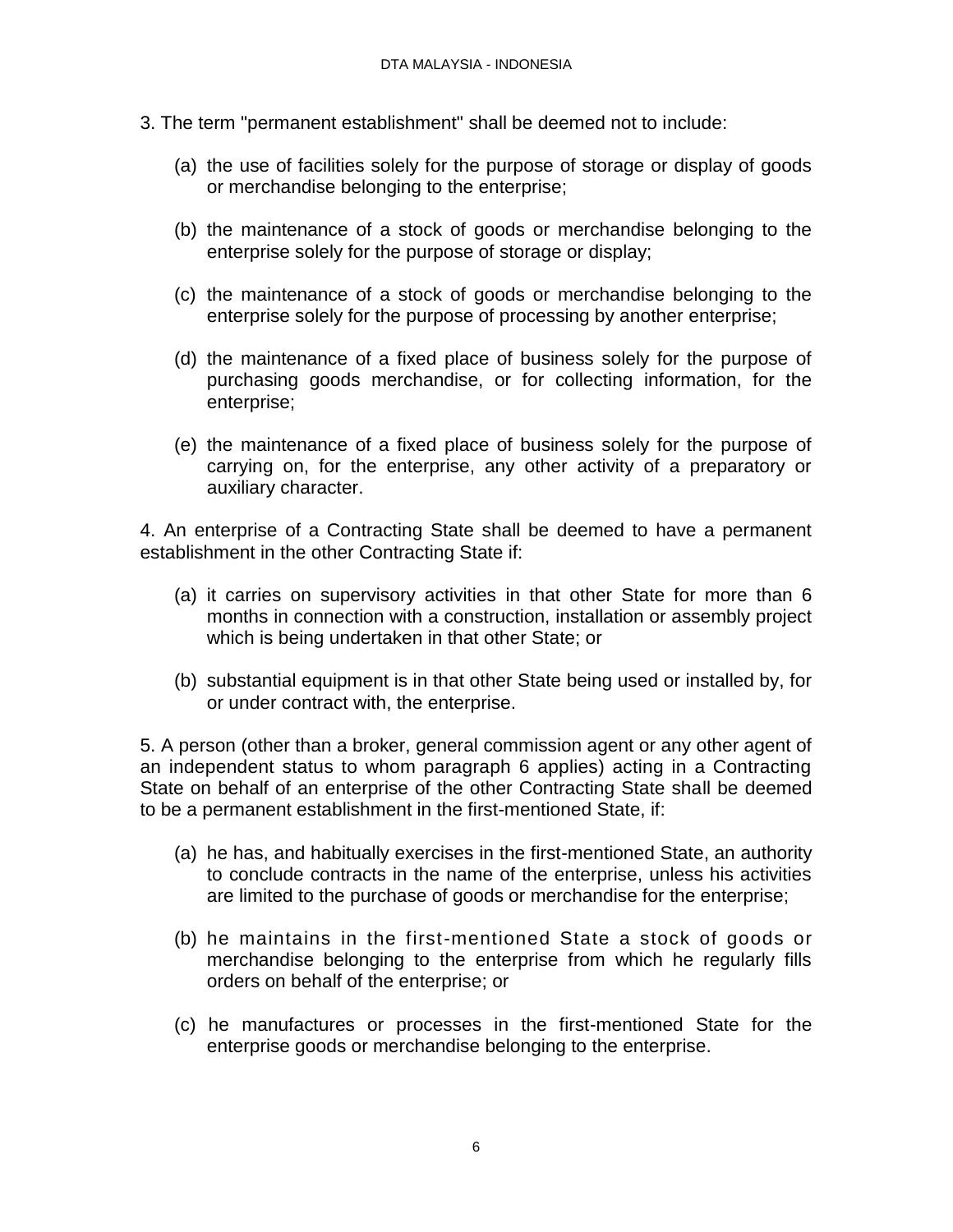6. An enterprise of a Contracting State shall not be deemed to have a permanent establishment in the other Contracting State merely because it carries on business in that other State through a broker, general commission agent or any other agent of an independent status, where such persons are acting in the ordinary course of their business. However, when the activities of such an agent are devoted wholly or almost wholly on behalf of that enterprise, he shall not be considered an agent of an independent status within the meaning of this paragraph.

7. The fact that a company which is a resident of a Contracting State controls or is controlled by a company which is a resident of the other Contracting State, or which carries on business in that other State (whether through a permanent establishment or otherwise), shall not of itself constitute either company a permanent establishment of the other.

### Article 6 **INCOME FROM IMMOVABLE PROPERTY**

1. Income derived by a resident of a Contracting State from immovable property situated in the other Contracting State may be taxed in that other State.

2. For the purposes of this Agreement, the term "immovable property" shall be defined in accordance with the laws of the Contracting State in which the property in question is situated. The term shall in any case include property accessory to immovable property, livestock and equipment used in agriculture and forestry, rights to which the provisions of general law respecting landed property apply, usufruct of immovable property and rights to variable or fixed payments as consideration for the working of, or the right to work, mineral deposits, oil or gas wells, quarries and other places of extracting of natural resources including timber or other forest produce. Ships, boats and aircraft shall not be regarded as immovable property.

3. The provisions of paragraph 1 shall also apply to income derived from the direct use, letting, or use in any other form of immovable property.

4. The provisions of paragraphs 1 and 3 shall also apply to the income from immovable property of an enterprise and to income from immovable property used for the performance of professional services.

# Article 7 **BUSINESS PROFITS**

1. The profits of an enterprise of a Contracting State shall be taxable only in that State unless the enterprise carries on business in the other Contracting State through a permanent establishment situated therein. If the enterprise carries on business as aforesaid, the profits of the enterprise may be taxed in the other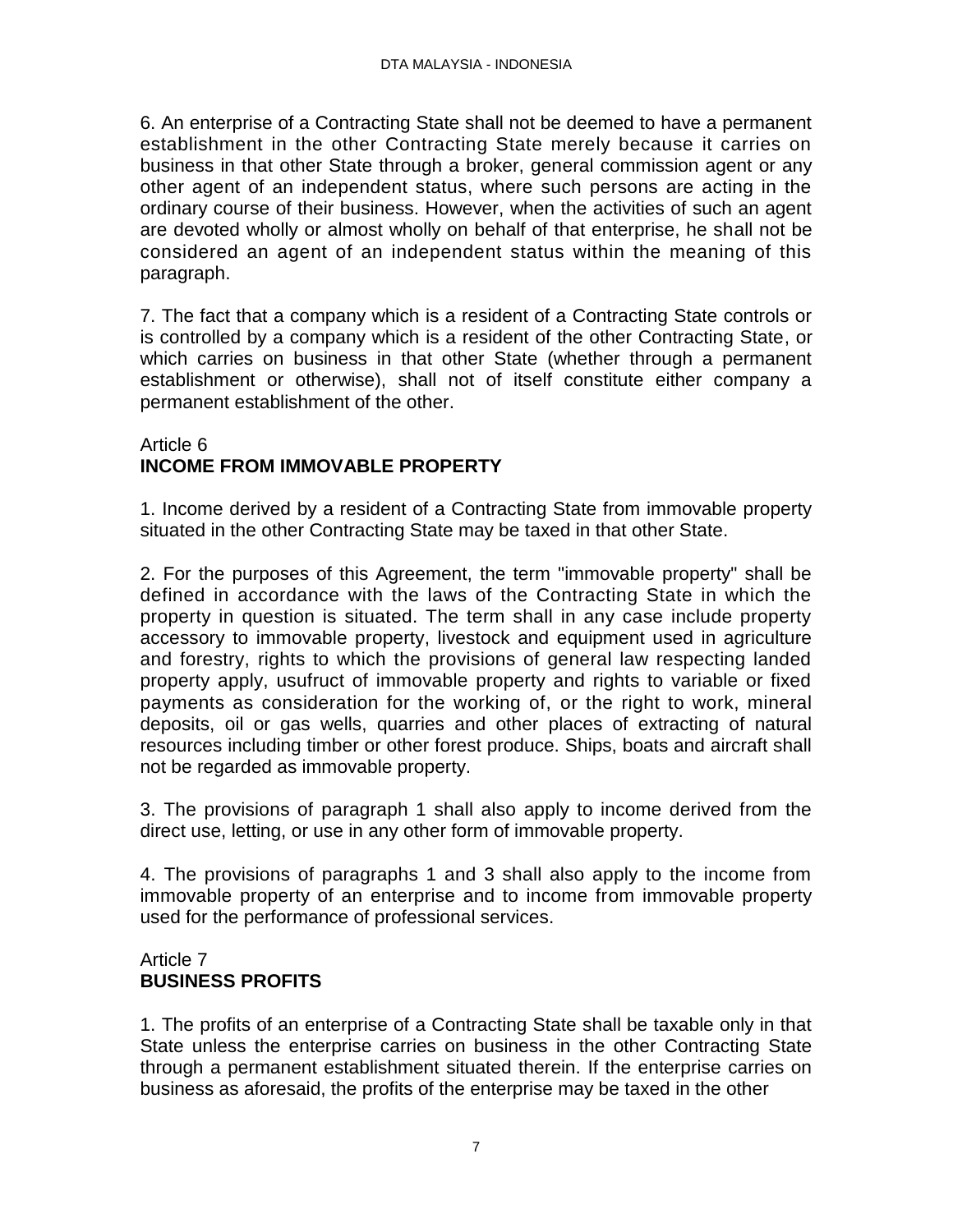State but only on so much thereof as is attributable to that permanent establishment.

2. Subject to the provisions of paragraph 3, where an enterprise of a Contracting State carries on business on the other Contracting State through a permanent establishment situated therein, there shall in each Contracting State be attributed to that permanent establishment the profits which it might be expected to make if it were a distinct and separate enterprise engaged in the same or similar activities under the same or similar conditions and dealing wholly independently with the enterprise of which it is a permanent establishment.

3. In determining the profits of a permanent establishment, there shall be allowed as deduction expenses including executive and general administrative expenses, which would be deductible if the permanent establishment were an independent enterprise, insofar, as they are reasonably allocable to the permanent establishment, whether incurred in the State in which the permanent establishment is situated or elsewhere.

4. If the information available to the competent authority is inadequate to determine the profits to be attributed to the permanent establishment of an enterprise, nothing in this Article shall affect the application of any law of that State relating to the determination of the tax liability of a person by the exercise of a discretion or the making of an estimate by the competent authority, provided that the law shall be applied, so far as the information available to the competent authority permits, in accordance with the principle of this Article.

5. No profits shall be attributed to a permanent establishment by reason of the mere purchase by that permanent establishment of goods or merchandise for the enterprise.

6. For the purpose of the preceding paragraphs, the profits to be attributed to the permanent establishment shall be determined by the same method year by year unless there is good and sufficient reason to the contrary.

7. Where profits include items of income which are dealt with separately in other Articles of this Agreement, then the provisions of those Articles shall not be affected by the provisions of this Article.

### Article 8 **SHIPPING AND AIR TRANSPORT**

1. Profits derived from the operation of ships or aircraft in international traffic shall be taxable only in the Contracting State in which the place of effective management of the enterprise is situated.

2. Notwithstanding the provisions of paragraph 1, profits derived by an enterprise of a Contracting State from the operation of ships in international traffic may be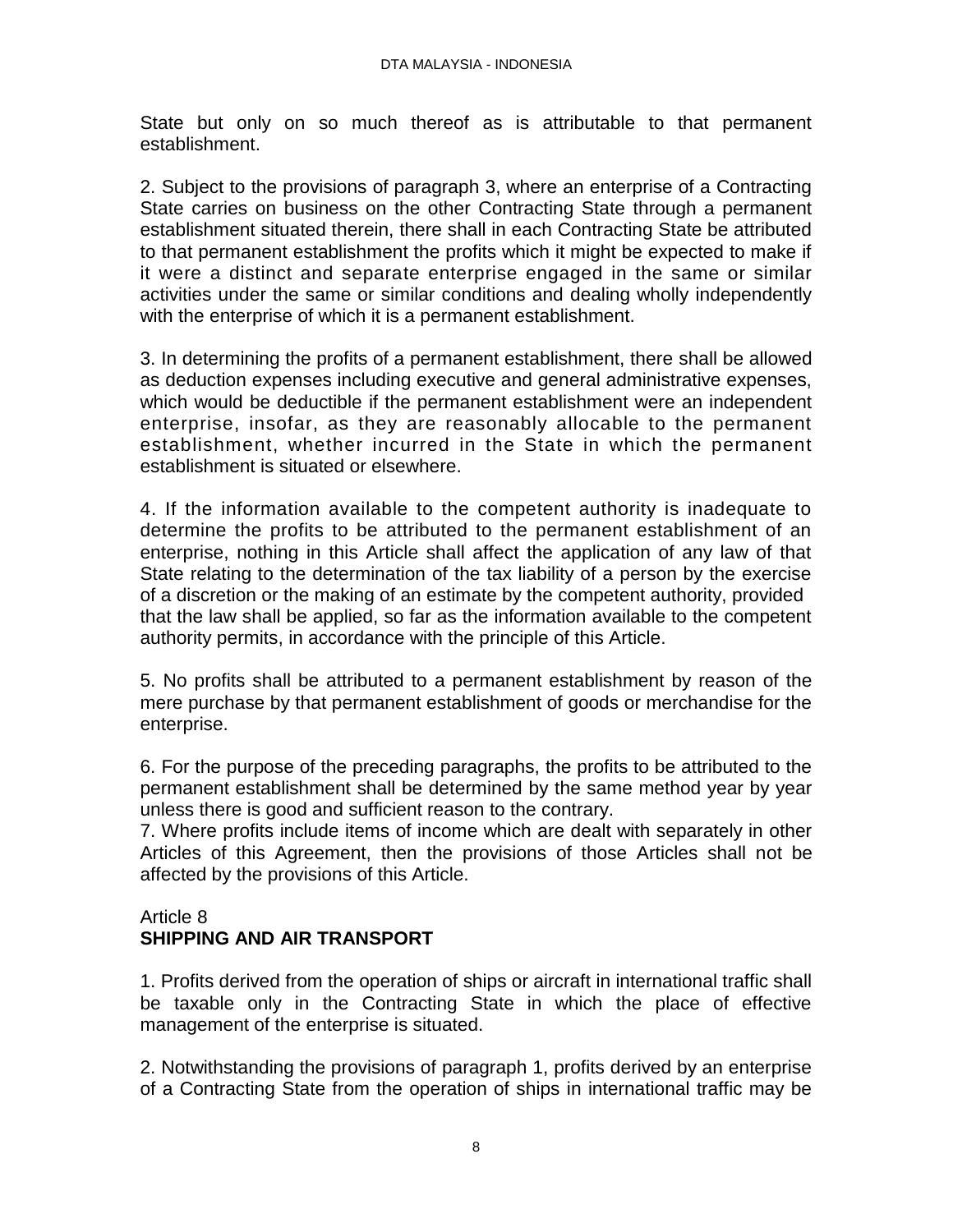taxed in the other Contracting State, but the tax imposed in that other State shall be reduced by an amount equal to 50 per cent thereof.

3. Notwithstanding the provisions of paragraphs 1 and 2 and Article 7, profits derived by an enterprise of a Contracting State from a voyage of ships or aircraft where the principal purpose of the voyage is to transport passengers or goods between places in the other Contracting State shall be taxed in that other State.

4. Paragraphs 1 and 2 shall also apply to the share of the profits from the operation of ships or aircraft derived by a resident of a Contracting State through participation in a pool, a joint business or an International operating agency.

# Article 9 **ASSOCIATED ENTERPRISES**

**Where** 

(a) an enterprise of a Contracting State participates directly or indirectly in the management, control or capital of an enterprise of the other Contracting State; or

(b) the same persons participate directly or indirectly in the management, control or capital of an enterprise of a Contracting State and an enterprise of the other Contracting State, and in either case conditions are made or imposed between the two enterprises in their commercial or financial relations which differ from those which would be made between independent enterprises, then any profits which would, but for those conditions, have accrued to one of the enterprises, but, by reason of those conditions, have not so accrued, may be included in the profits of that enterprise and taxed accordingly.

# Article 10 **DIVIDENDS**

1. Dividends paid by a company which is a resident of a Contracting State to a resident of the other Contracting State may be taxed in that other State.

2. Dividends paid by a company which is a resident of Indonesia to a resident of Malaysia may be taxed in Indonesia in accordance with the laws of Indonesia but if the recipient is the beneficial owner of the dividends the tax so charged shall not exceed 15 per cent of the gross amount of the dividends.

3. Dividends paid by a company which is a resident of Malaysia to a resident of Indonesia who is the beneficial owner thereof shall be exempt from any tax in Malaysia which is chargeable on dividends in addition to the tax chargeable in respect of the income of the company. Nothing in this paragraph shall affect the provisions of the Malaysian law under which the tax in respect of a dividend paid by a company which is a resident of Malaysia from which Malaysian tax has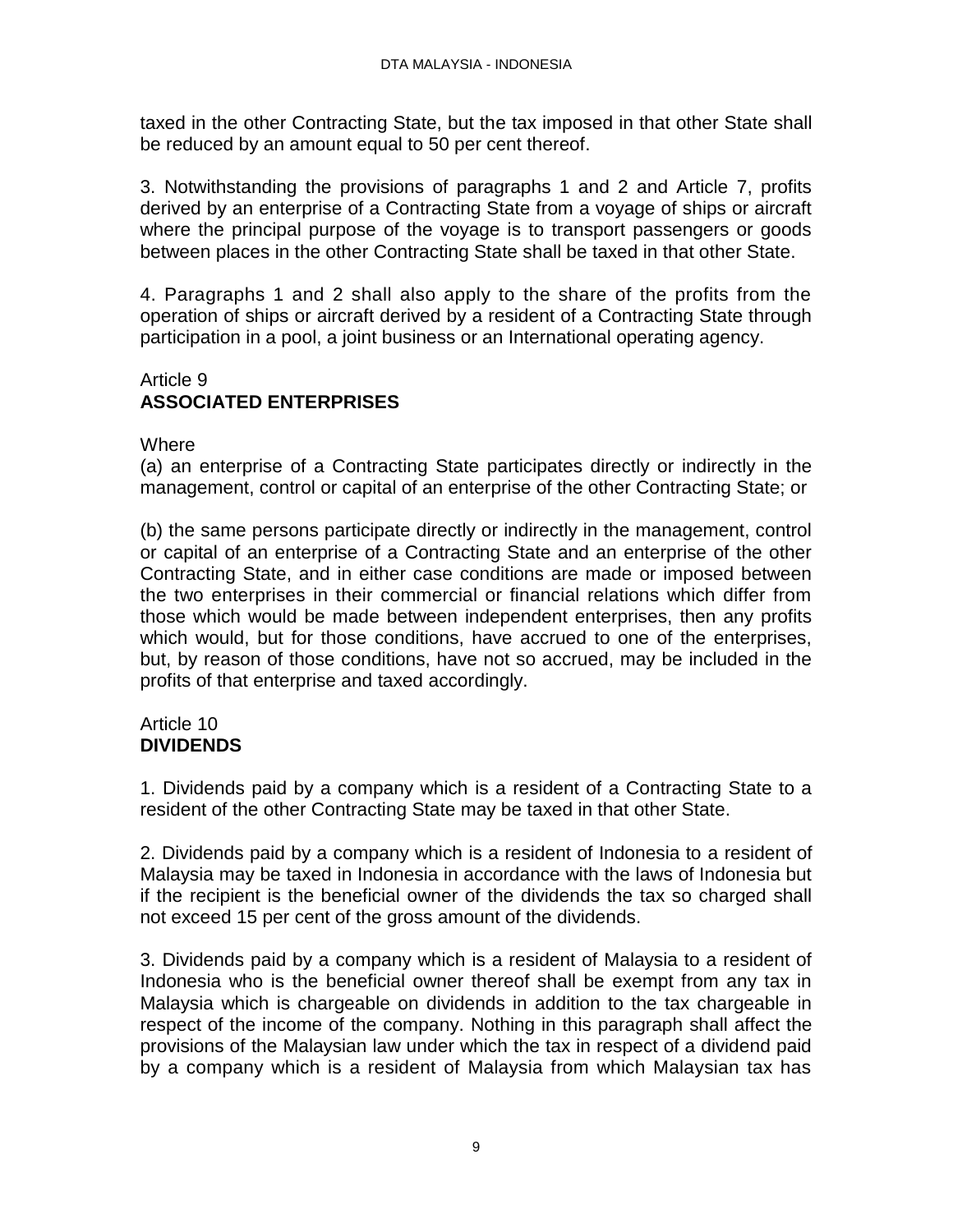been, or has been deemed to be, deducted may be adjusted by reference to the rate of tax appropriate to the Malaysian year of assessment immediately following that in which the dividend was paid.

4. The term "dividends" as used in this Article means income from shares or other rights, not being debt-claims, participating in profits, as well as income from other corporate rights which is subjected to the same taxation treatment as income from shares by the laws of the State of which the company making the distribution is a resident.

5. The provisions of paragraphs 1, 2 and 3 shall not apply if the beneficial owner of the dividends, being a resident of a Contracting State, carries on business in the other Contracting State, of which the company paying the dividends is a resident, through a permanent establishment situated therein, and the holding in respect of which the dividends are paid is effectively connected with such permanent establishment. In such a case, the provisions of Article 7 shall apply.

6. Where a company which is a resident of a Contracting State derives income or profits from the other Contracting State, that other State may not impose any tax on the dividends paid by the company to persons who are not residents of that other State, or subject the company's undistributed profits to a tax on undistributed profits, even if the dividends paid or the undistributed profits consist wholly or partly of income or profits arising in that other State.

# Article 11 **INTEREST**

1. Interest arising in a Contracting State and paid to a resident of the other Contracting State may be taxed in that other State.

2. However, such interest may be taxed in the Contracting State in which it arises, and according to the laws of that State, but if the recipient is the beneficial owner of the interest, the tax so charged shall not exceed 15 per cent of the gross amount of the interest.

3. Notwithstanding the provisions of paragraph 2, interest to which a resident of Indonesia is beneficially entitled shall be exempt from Malaysian tax if the loan or other indebtedness in respect of which the interest is paid is an approved loan as defined in section 2(1) of the Income Tax Act 1967 of Malaysia.

4. Notwithstanding the provisions of paragraphs 2 and 3, the Government of a Contracting State shall be exempt from tax in the other Contracting State in respect of interest derived by the Government from that other State.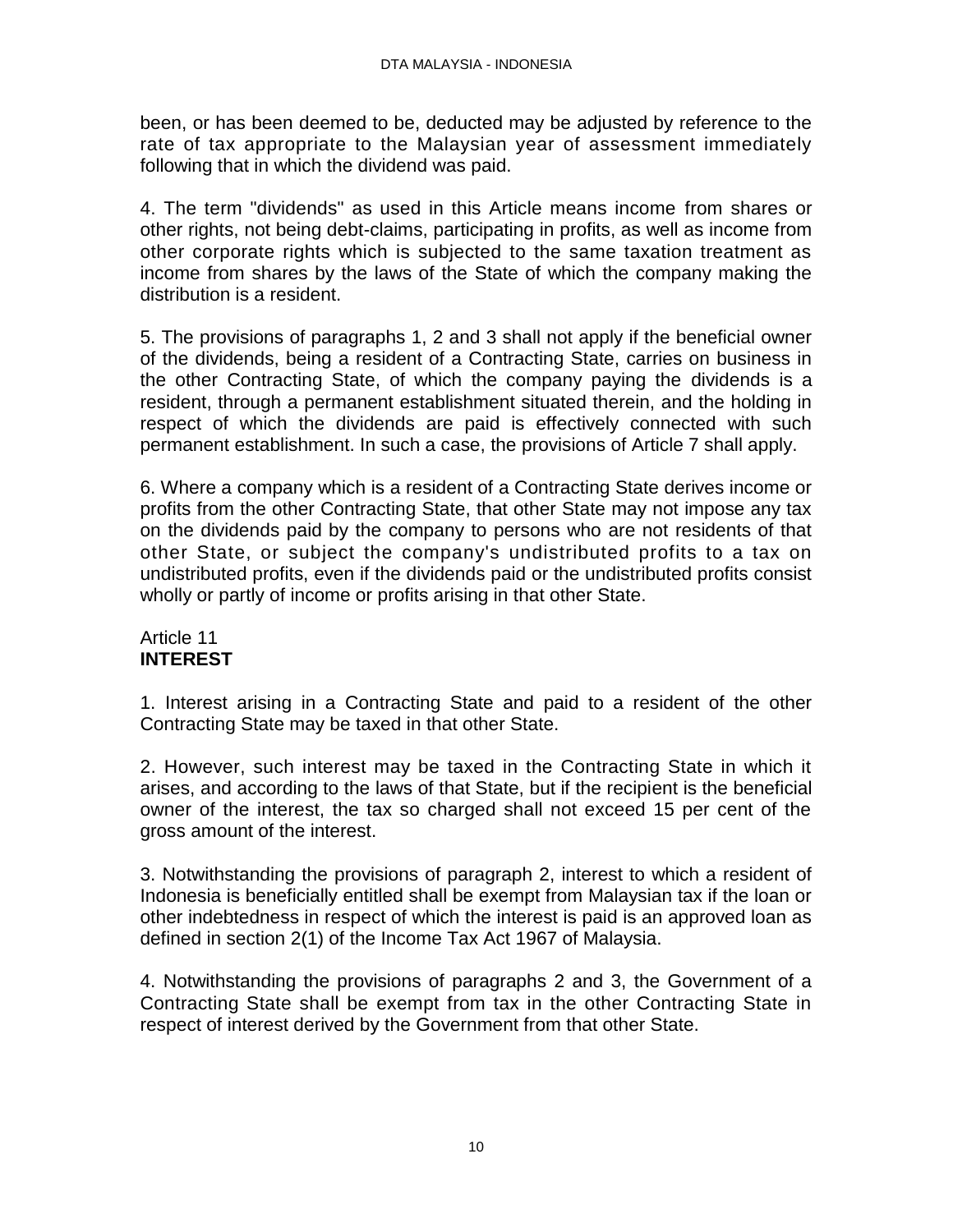- 5. For purposes of paragraph 4, the term "Government":
	- (a) in the case of Malaysia means the Government of Malaysia and shall include:
		- (i) the governments of the States;
		- (ii) the local authorities;
		- (iii) the statutory bodies;
		- (iv) Bank Negara Malaysia; and
		- (v) such institutions, the capital of which is wholly owned by he Government of Malaysia or the Governments of the States or the local authorities or the statutory bodies thereof, as may be agreed upon from time to time between the competent authorities of the Contracting States;
	- (b) in the case of Indonesia means the Government of the Republic of Indonesia and shall include:
		- (i) the local authorities;
		- (ii) the statutory bodies;
		- (iii) Bank Indonesia (The Central Bank of Indonesia); and
		- (iv) such institutions, the capital of which is wholly owned by the Government of the Republic of Indonesia or the local authorities or the statutory bodies thereof, as may be agreed upon from time to time between the competent authorities of the Contracting States.

6. The term "interest" as used in this Article means income from debt-claims of every kind, whether or not secured by mortgage, and whether or not carrying a right to participate in the debtor's profits, and in particular, income from government securities and income from bonds and debentures.

7. The provisions of paragraphs 1, 2 and 3 shall not apply if the beneficial owner of the interest, being a resident of a Contracting State, carries on business in the other Contracting State in which the interest arises, through a permanent establishment situated therein and the debt-claim in respect of which the interest is paid is effectively connected with such permanent establishment. In such a case, the provisions of Article 7 shall apply.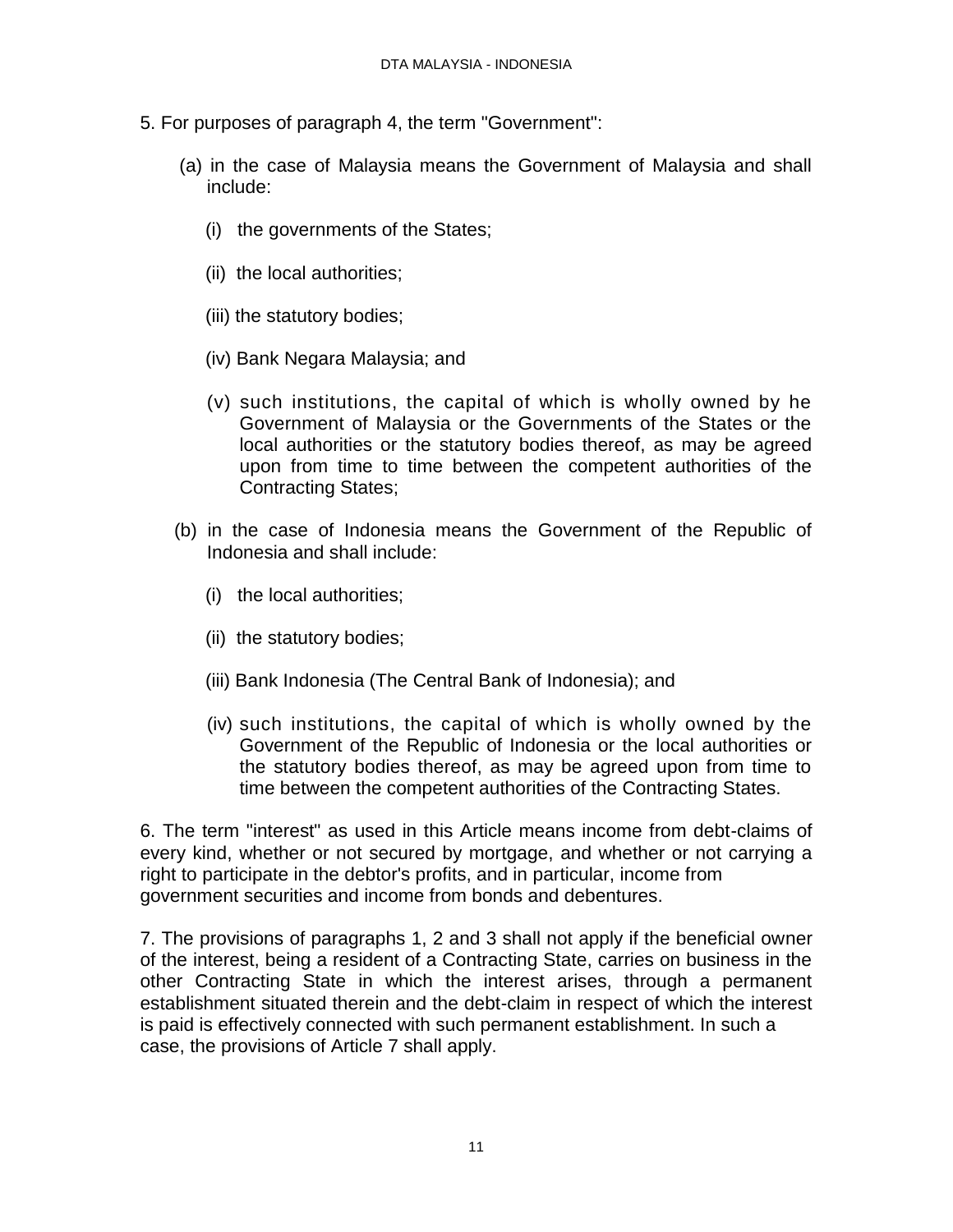8. Interest shall be deemed to arise in a Contracting State when the payer is that State itself, a political subdivision, a local authority or statutory body thereof, or a resident of that State. Where, however, the person paying the interest, whether he is a resident of a Contracting State or not, has in a Contracting State a permanent establishment in connection with which the indebtedness on which the interest is paid was incurred, and such interest is borne by such permanent establishment, then such interest shall be deemed to arise in the State in which the permanent establishment is situated.

9. Where, by reason of a special relationship between the payer and the beneficial owner or between both of them and some other person, the amount of the interest paid, having regard to the debt-claim for which it is paid, exceeds the amount which would have been agreed upon by the payer and the beneficial owner in the absence of such relationship, the provisions of this Article shall apply only to the last-mentioned amount. In such a case, the excess part of the payments shall remain taxable according to the laws of each Contracting State, due regard being had to the other provisions of this Agreement.

# Article 12 **ROYALTIES**

1. Royalties arising in a Contracting State and paid to a resident of the other Contracting State may be taxed in that other State.

2. However such royalties may also be taxed in the Contracting State in which they arise, and according to the laws of that State, but if the recipient is the beneficial owner of the royalties, the tax so charged shall not exceed 15 per cent of the gross amount of the royalties.

3. The term "royalties" as used in this Article means payments of any kind received as consideration for:

- (i) the use of, or the right to use, any patent, trade mark, design or model, plan, secret formula or process, or any copyright of scientific work, or for use of, or the right to use, industrial, commercial, or the scientific equipment, or for information concerning industrial, commercial or scientific experience;
- (ii) the use of, or the right to use, cinematograph films, or tapes for radio or television broadcasting, any copyright of literary or artistic work.

4. The provisions of paragraphs 1 and 2 shall not apply if the beneficial owner of the royalties, being a resident of a Contracting State, carries on business in the other Contracting State in which the royalties arise through a permanent establishment situated therein and the right or property in respect of which the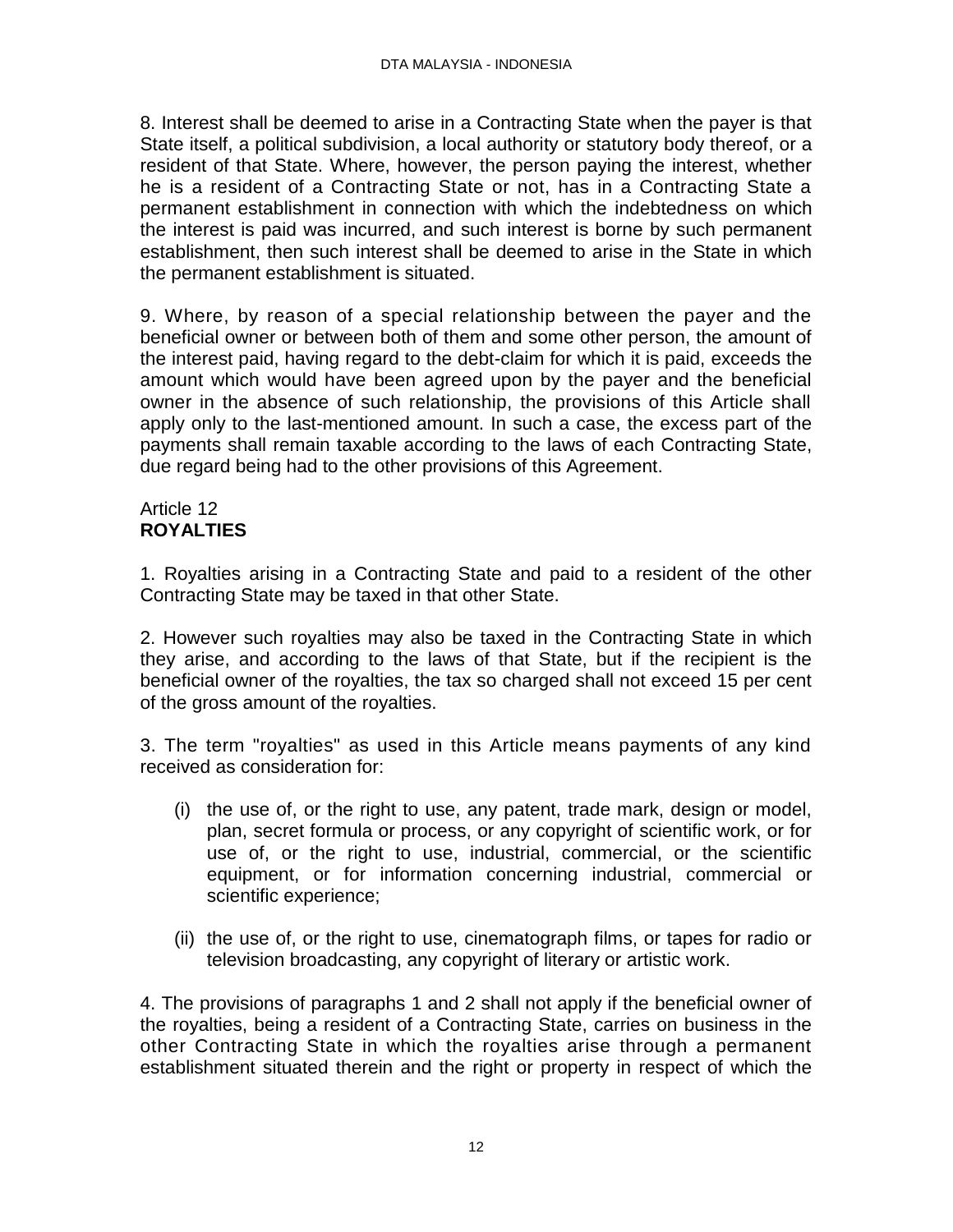royalties are paid is effectively connected with such permanent establishment. In such a case, the provisions of Article 7 shall apply.

5. Royalties shall be deemed to arise in a Contracting State when the payer is that Contracting State itself, a political subdivision, a local authority or a statutory body thereof, or a resident of that State. Where, however, the person paying such royalties, whether he is a resident of a Contracting State or not, has in a Contracting State a permanent establishment in connection with which the obligation to pay the royalties was incurred, and such royalties shall be deemed to arise in the State in which the permanent establishment is situated.

6. Where, by reason of a special relationship between the payer and the beneficial owner or between both of them and some other person, the amount of the royalties paid, having regard to the use, right or information for which they are paid, exceeds the amount which would have been agreed upon by the payer and the beneficial owner in the absence of such relationship, the provisions of this Article shall apply only to the last-mentioned amount. In such a case, the excess part of the payments shall remain taxable according to the laws of each Contracting State, due regard being had to the other provisions of this Agreement.

7. Subject to paragraph 5 of Article 22, royalties derived by a resident of Indonesia which are subjected to film hire duty under the Cinematograph Film-Hire Duty Act in Malaysia shall not be liable to Malaysian tax to which this Agreement applies.

# **ARTICLE 13 GAINS FROM THE ALIENATION OF PROPERTY**

1. Gains from the alienation of immovable property, as defined in paragraph 2 of Article 6, may be taxed in the Contracting State in which such property is situated.

2. Gains from the alienation of movable property forming part of the business property of a permanent establishment which an enterprise of a Contracting State has in the other Contracting State or of movable property available to a resident of a Contracting State in the other Contracting State for the purpose of performing professional services, including such gains from the alienation of such a permanent establishment (alone or together with the whole enterprise) may be taxed in the other State. However, gains from the alienation of ships or aircraft operated by an enterprise of a Contracting State in international traffic and movable property pertaining to the operation of such ships or aircraft shall be taxable only in the State of which the enterprise is a resident.

3. Gains from the alienation of shares of a company, the property of which consists principally of immovable property situated in a Contracting State, may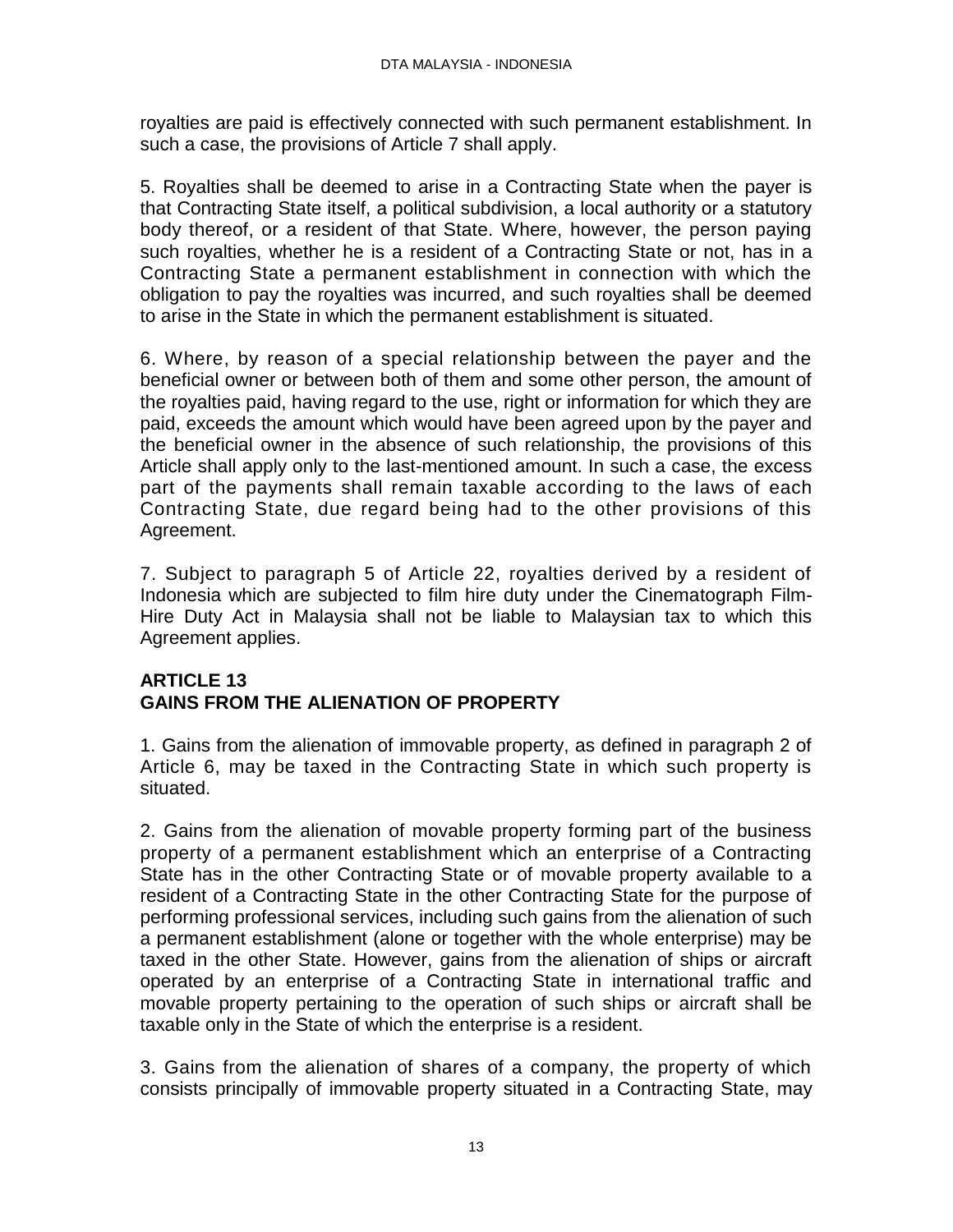be taxed in that State. Gains from the alienation of an interest in a partnership or a trust, the property of which consists principally of immovable property situated in a Contracting State, may be taxed in that State.

4. Gains from the alienation of any property or assets, other than those mentioned in paragraphs 1, 2 and 3 of this Article, shall be taxable only in the Contracting State of which the alienator is a resident.

### Article 14 **PERSONAL SERVICES**

1. Subject to the provisions of Articles 15, 16, 17, 18, 19 and 20, salaries, wages and similar remuneration or income derived by a resident of a Contracting State in respect of professional services or other activities of a similar character, shall be taxable only in that State unless the services or activities are exercised or performed in the other Contracting State. If the employment, services or activities are so exercised or performed, such remuneration or income as is derived therefrom may be taxed in the other State.

2. Notwithstanding the provisions of paragraph 1, remuneration or income derived by a resident of a Contracting State in respect of an employment, services or activities exercised or performed in any calendar year in the other Contracting State shall be taxable only in the first-mentioned State, if:

- (a) the recipient is present in that other State for a period or periods not exceeding in the aggregate 183 days in the calendar year concerned;
- (b) the services or activities are exercised or performed for or on behalf of a person who is a resident of the first-mentioned State; and
- (c) the remuneration or income is not borne by a permanent establishment which the person paying the remuneration has in the other State.

3. The term "professional services" includes independent scientific, literary, artistic, educational or teaching activities as well as the independent activities of physicians, lawyers, engineers, architects, dentists and accountants.

4. Notwithstanding the preceding provisions of this Article, remuneration in respect of an employment exercised on board a ship or aircraft operated in international traffic by an enterprise of a Contracting State, shall be taxable only in that State.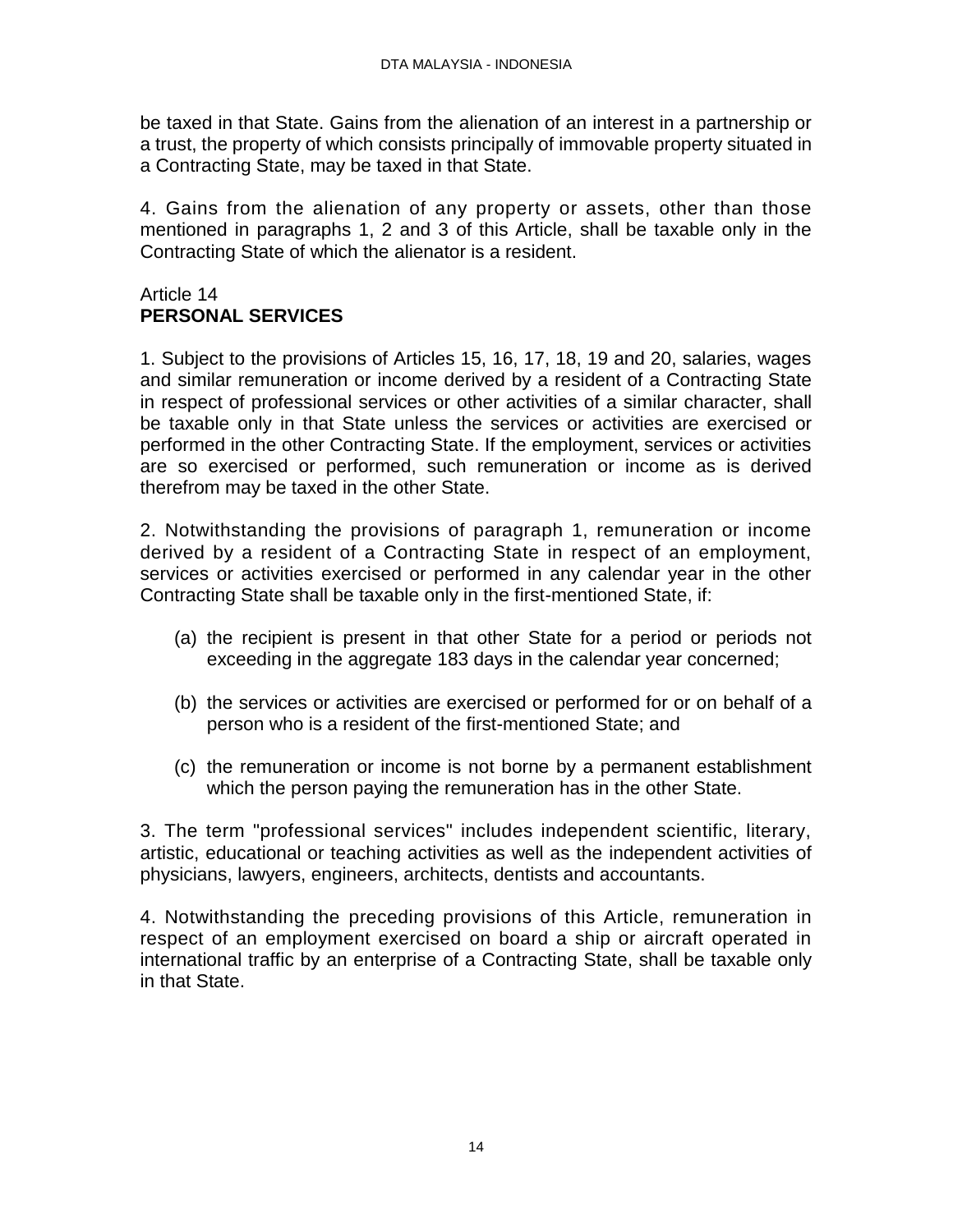# Article 15 **DIRECTORS' FEES**

1. Directors' fees and similar payments derived by a resident of a Contracting State in his capacity as a member of the board of directors of a company which is a resident of the other Contracting State, may be taxed in that other State.

2. The remuneration which a person to whom paragraph 1 applies derives from the company in respect of the discharge of day-to-day functions of a managerial or technical nature may be taxed in accordance with the provisions of Article 14 (Personal Services).

# Article 16 **ARTISTES AND ATHLETES**

1. Notwithstanding the provisions of Article 14, income derived by a resident of a Contracting State as an entertainer, such as a theatre, motion picture, radio or television artiste, or a musician, or as an athlete, from his personal activities as such exercised in the other Contracting State, may be taxed in that other State.

2. Where income in respect of personal activities exercised by an entertainer or an athlete in his capacity as such accrues not to the entertainer or athlete himself but to another person, that income may, notwithstanding the provisions of Articles 7 and 14, be taxed in the Contracting State in which the activities of the entertainer or athlete are exercised.

3. The provisions of paragraphs 1 and 2 shall not apply to remuneration or profits derived from activities exercised in a Contracting State if the visit to that State is directly or indirectly supported wholly or substantially from the public funds of the other Contracting State, a political subdivision, a local authority or statutory body thereof.

# Article 17 **PENSIONS AND ANNUITIES**

1. Subject to the provisions of paragraph 2 of Article 18, any pensions or other similar remuneration for past employment or any annuity arising in a Contracting State and paid to a resident of the other Contracting State shall be taxable only in that other State.

2. The term "annuity" includes a stated sum payable periodically at stated times, during life or during a specified or ascertainable period of time, under an obligation to make the payments in return for adequate and full consideration in money or money's worth.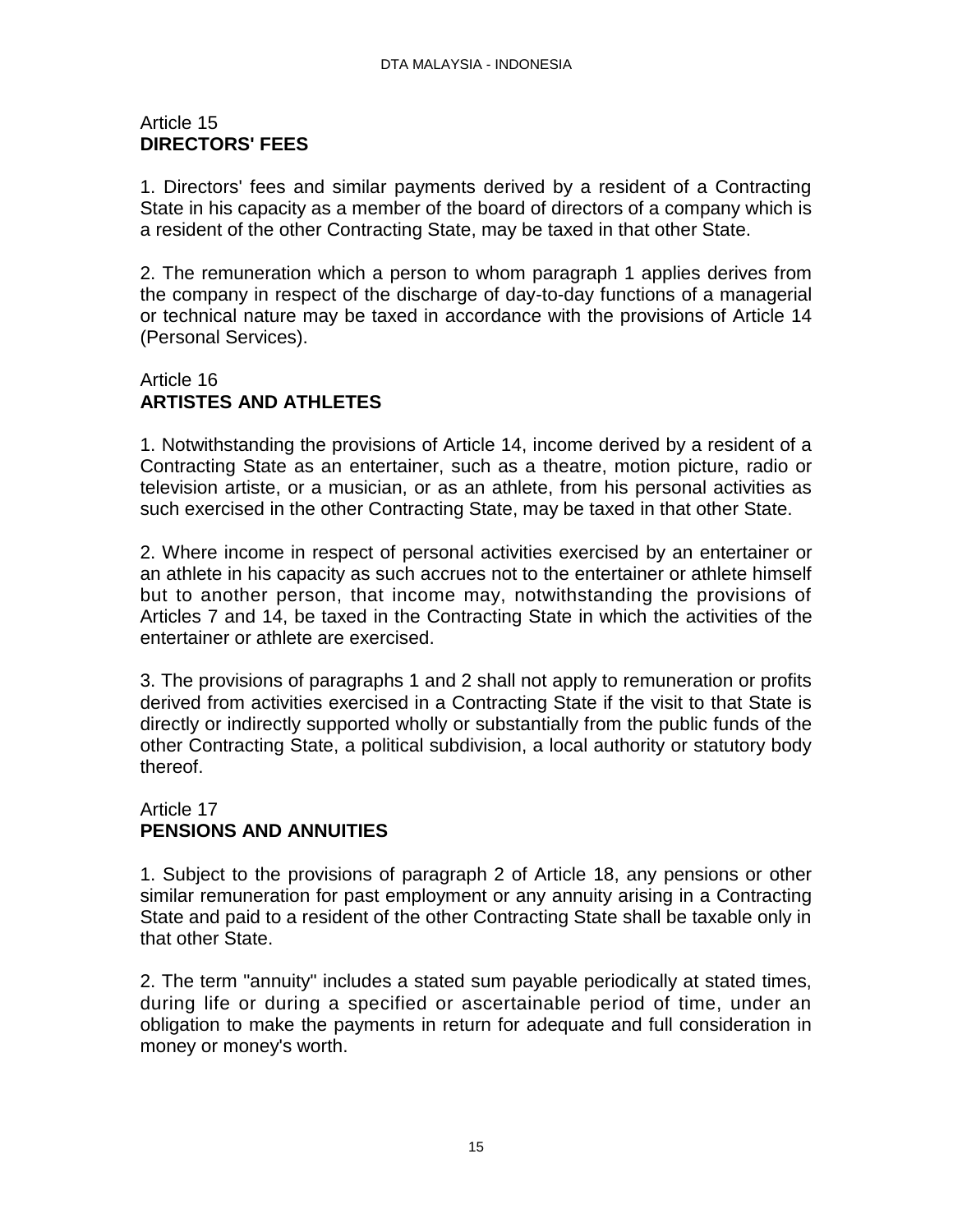### Article 18 **GOVERNMENT SERVICE**

1. (a) Remuneration, other than a pension, paid by a Contracting State or a political subdivision, a local authority or a statutory body thereof to any individual in respect of services rendered to that State or political subdivision, local authority or statutory body thereof shall be taxable only in that State.

(b) However, such remuneration shall be taxable only in the other Contracting State if the services are rendered in that State and the recipient is a resident of that State who:

- (i) is a national of that State; or
- (ii) did not become a resident of that State solely for the purpose of performing the services.

2. Any pension paid by, or out of funds created by, a Contracting State or a political subdivision, a local authority or a statutory body thereof to any individual in respect of services rendered to that State or political subdivision, local authority or statutory body thereof shall be taxable only in that State.

3. The provisions of Articles 14, 15 and 17 shall apply to remuneration or pensions in respect of services rendered in connection with any trade or business carried on by a Contracting State or a political subdivision, a local authority or a statutory body thereof.

### Article 19 **STUDENTS AND TRAINEES**

An individual who is a resident of a Contracting State immediately before making a visit to the other Contracting State and is temporarily present in the other State solely:

- (a) as a student, at a recognised university, college, school or other similar recognised educational institution in that other State;
- (b) as a business or technical apprentice; or
- (c) as recipient of a grant, allowance or award for the primary purpose of study, research or training from the Government of either State or from a scientific, educational, religious or charitable organization or under a technical assistance programme entered into by the Government of either State, shall be exempt from tax in that other State on: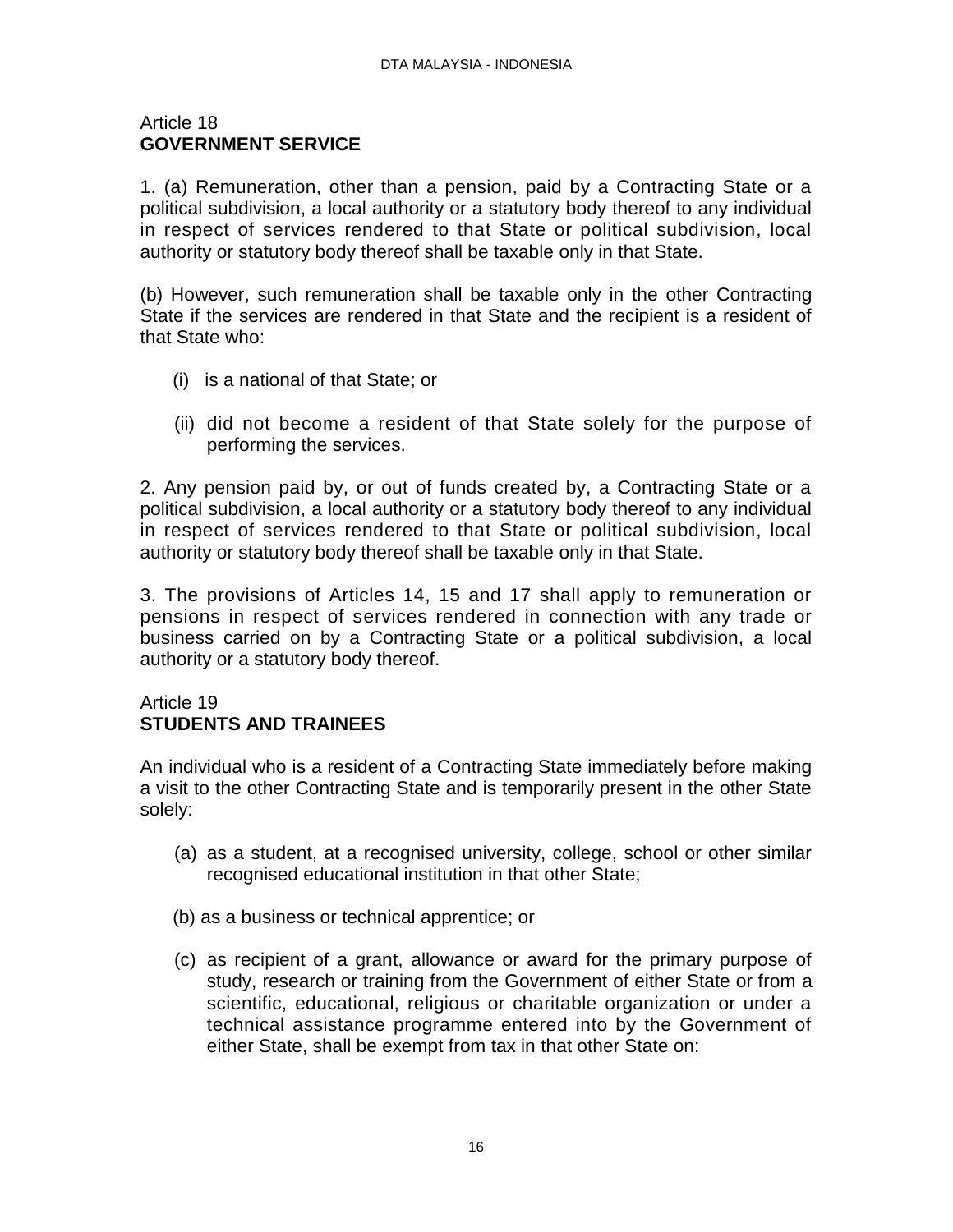- (a) all remittances from abroad for the purposes of his maintenance, education, study, research or training;
- (b) the amount of such grant, allowance or award; and
- (c) any remuneration not exceeding United States Dollars two thousand two hundred per annum in respect of services in that other State provided the services are performed in connection with his study, research or training or are necessary for the purposes of his maintenance.

# Article 20

# **TEACHERS AND RESEARCHERS**

1. An individual who is a resident of a Contracting State immediately before making a visit to the other Contracting State, and who, at the invitation of any university, college, school or other similar educational institution, visits that other State for a period not exceeding two years solely for the purpose of teaching or research or both at such educational institution shall be exempt from tax in that other State on any remuneration for such teaching or research.

2. This Article shall not apply to income from research if such research is undertaken primarily for the private benefit of a specific person or persons.

# Article 21 **INCOME NOT EXPRESSLY MENTIONED**

Items of income of a resident of a Contracting State which are not expressly mentioned in the foregoing Articles of this Agreement shall be taxable only in that Contracting State except that is such income is derived from sources in the other Contracting State, it may also be taxed in that other State.

### Article 22 **ELIMINATION OF DOUBLE TAXATION**

1. Subject to the laws of Malaysia regarding the allowance as a credit against Malaysian tax of tax payable in any country other than Malaysia, Indonesian tax payable under the laws of Indonesia and in accordance with this Agreement by a resident of Malaysia in respect of income derived from Indonesia shall be allowed as a credit against Malaysian tax payable in respect of that income. The credit shall not, however, exceed that part of the Malaysian tax, as computed before the credit is given, which is appropriate to such item of income.

2. For the purposes of paragraph 1, the term "Indonesian tax payable" shall be deemed to include the amount of Indonesian tax which would have been paid if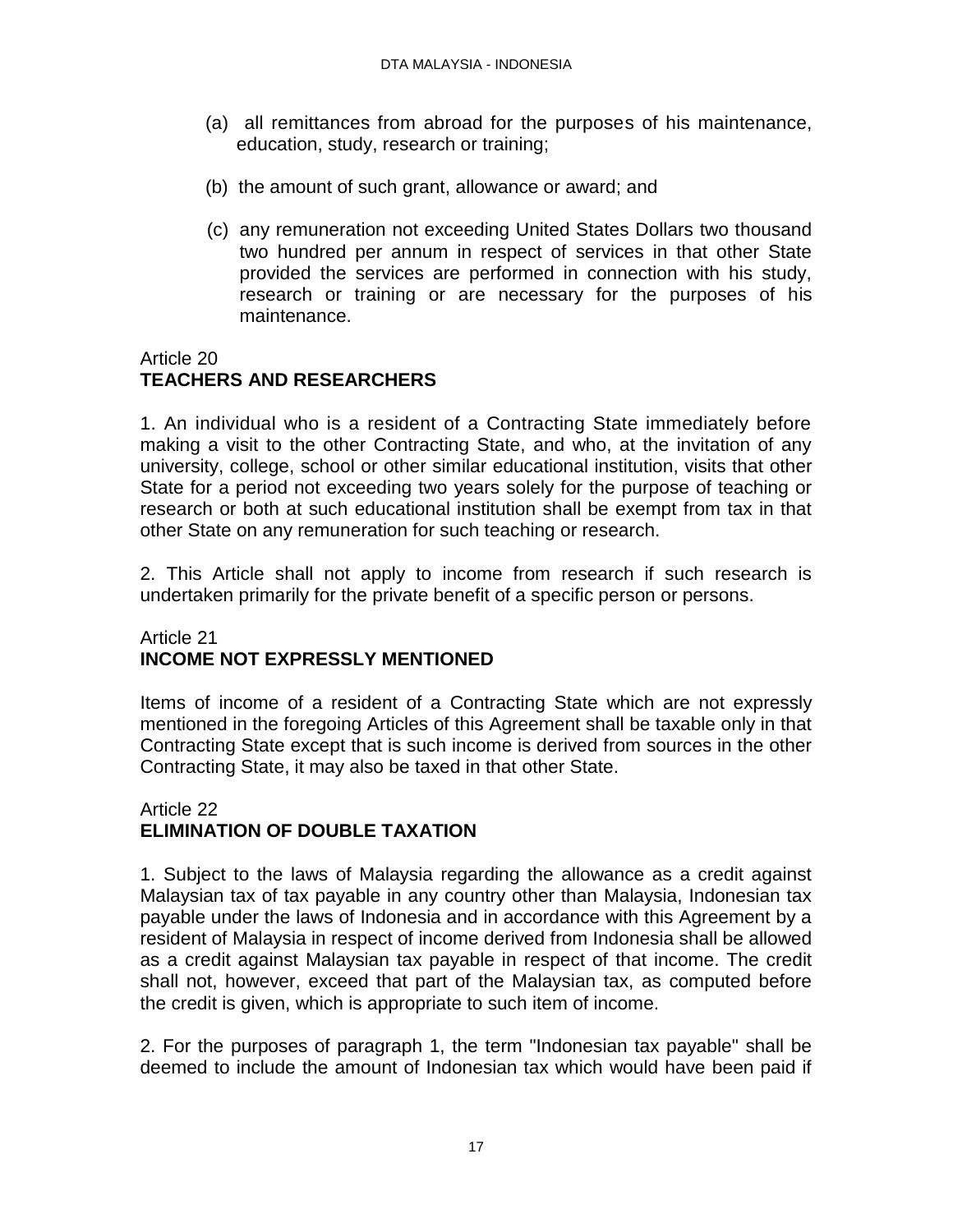the Indonesian tax had not been exempted or reduced in accordance with this Agreement and:

- (a) the special incentive laws designed to promote economic development in Indonesia so far as they are in force on the date of signature of this Agreement; or
- (b) any other provisions which may subsequently be introduced in Indonesia in modification of, or in addition to, the existing special incentive laws so far as they are agreed by the competent authorities of the Contracting States to be of a substantially similar character.

3. Subject to the laws of Indonesia regarding the allowance as a credit against Indonesian tax of tax payable in any country other than Indonesia, Malaysian tax payable under the laws of Malaysia and in accordance with this Agreement by a resident of Indonesia in respect of income derived from Malaysia shall be allowed as a credit against the Indonesian tax payable in respect of that income. The credit shall not, however, exceed that part of the Indonesian tax, as computed before the credit is given, which is appropriate to such item of income.

4. For the purposes of paragraph 3, the term "Malaysian tax payable" shall be deemed to include Malaysian tax which would, under the laws of Malaysia and in accordance with this Agreement, have been payable on any income derived from sources in Malaysia had the income not been taxed at a reduced rate or exempted from Malaysian tax in accordance with:

- (a) the special incentive laws for the promotion of economic development of Malaysia so far as they were in force on, and have not been modified since, the date of signature of this Agreement or have been modified only in minor respects so as not to affect their general character; and
- (b) any other provisions which may subsequently be introduced in Malaysia in modification of, or in addition to, the investment incentives laws so far as they are agreed by the competent authorities of the Contracting States to be of a substantially similar character.

5. For the purposes of paragraph 3, royalties derived by a resident of Indonesia from film rentals, which are subjected to duty under the Cinematograph Film-Hire Duty Act in Malaysia, that duty shall be deemed to be Malaysian tax.

### Article 23 **NON-DISCRIMINATION**

1. The nationals of a Contracting State shall not be subjected in the other Contracting State to any taxation or any requirement connected therewith which is other or more burdensome than the taxation and connected requirements to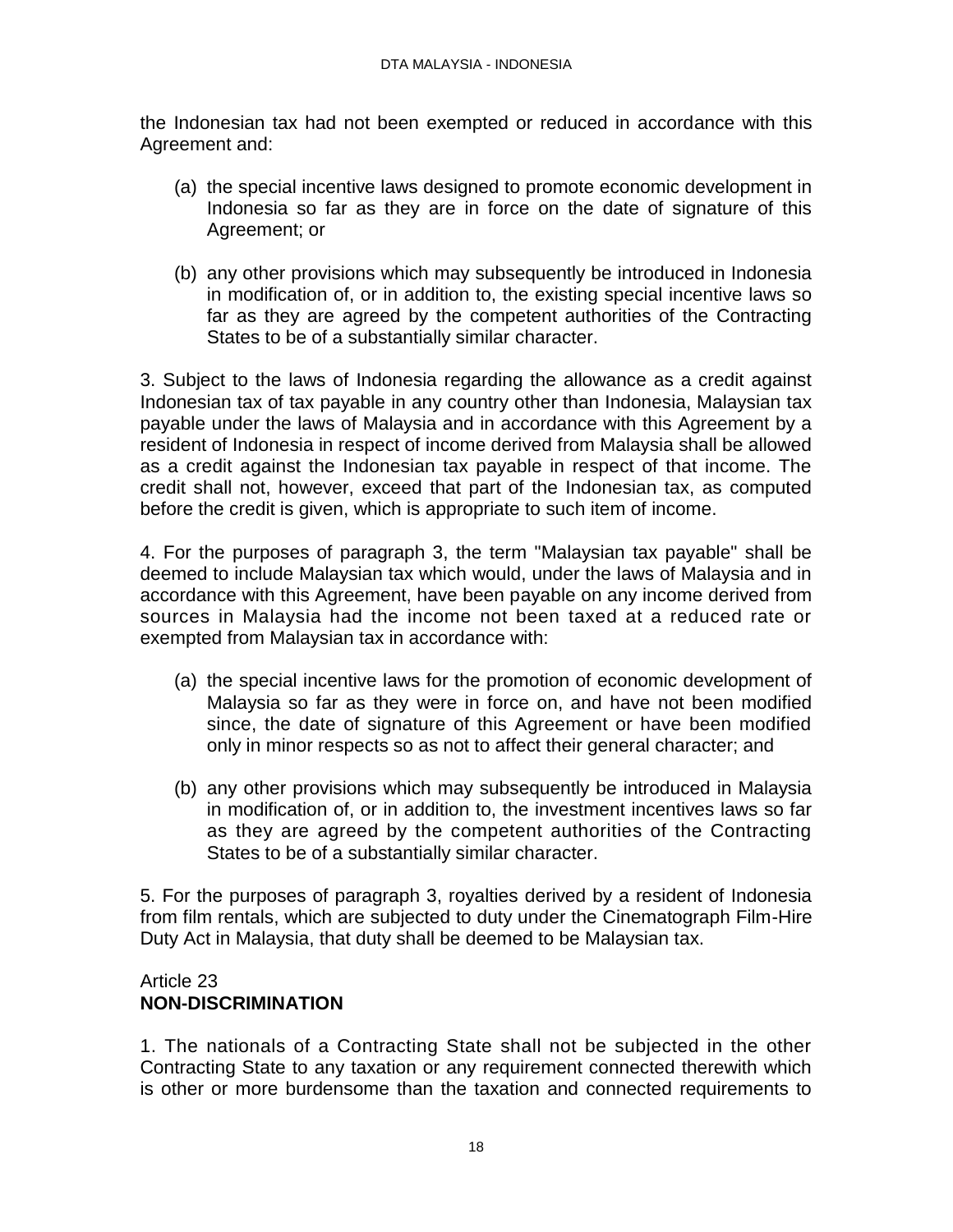which nationals of that other State in the same circumstances are or may be subjected.

2. The taxation on a permanent establishment which an enterprise of a Contracting State has in the other Contracting State shall not be less favourably levied in that other State than the taxation levied on enterprises of that other State carrying on the same activities.

3. Enterprises of a Contracting State, the capital of which is wholly or partly owned or controlled, directly or indirectly, by one or more residents of the other Contracting State, shall not be subjected in the first-mentioned State to any taxation or any requirement connected therewith which is other or more burdensome than the taxation and connected requirements to which other similar enterprises of that first-mentioned State are or may be subjected.

4. Nothing in this Article shall be construed as obliging:

- (a) a Contracting State to grant to individuals who are resident of the other Contracting State any personal allowances, reliefs and reductions for tax purposes on account of civil status or family responsibilities which it grants to its own residents;
- (b) Malaysia to grant to nationals of Indonesia not resident in Malaysia those personal allowances, reliefs and reductions for tax purposes which are by law available on the date of signature of this Agreement only to nationals of Malaysia who are not resident in Malaysia.

5. Nothing in this Article shall be construed so as to prevent either Contracting State from limiting to its nationals the enjoyment of tax incentives designed to promote economic development in that State.

6. In this Article, the term "taxation" means taxes to which the Agreement applies.

# Article 24 **MUTUAL AGREEMENT PROCEDURE**

1. Where a resident of a Contracting State considers that the actions of one or both of the Contracting States results or will result for him in taxation not in accordance with this Agreement, he may, notwithstanding the remedies provided by the taxation laws of those States, present his case to the competent authority of the State of which he is a resident or, if his case comes under paragraph 1 of Article 23, to that of the State of which he is a national. The case must be presented within three years from the first notification of the action resulting in taxation not in accordance with the provisions of the Agreement.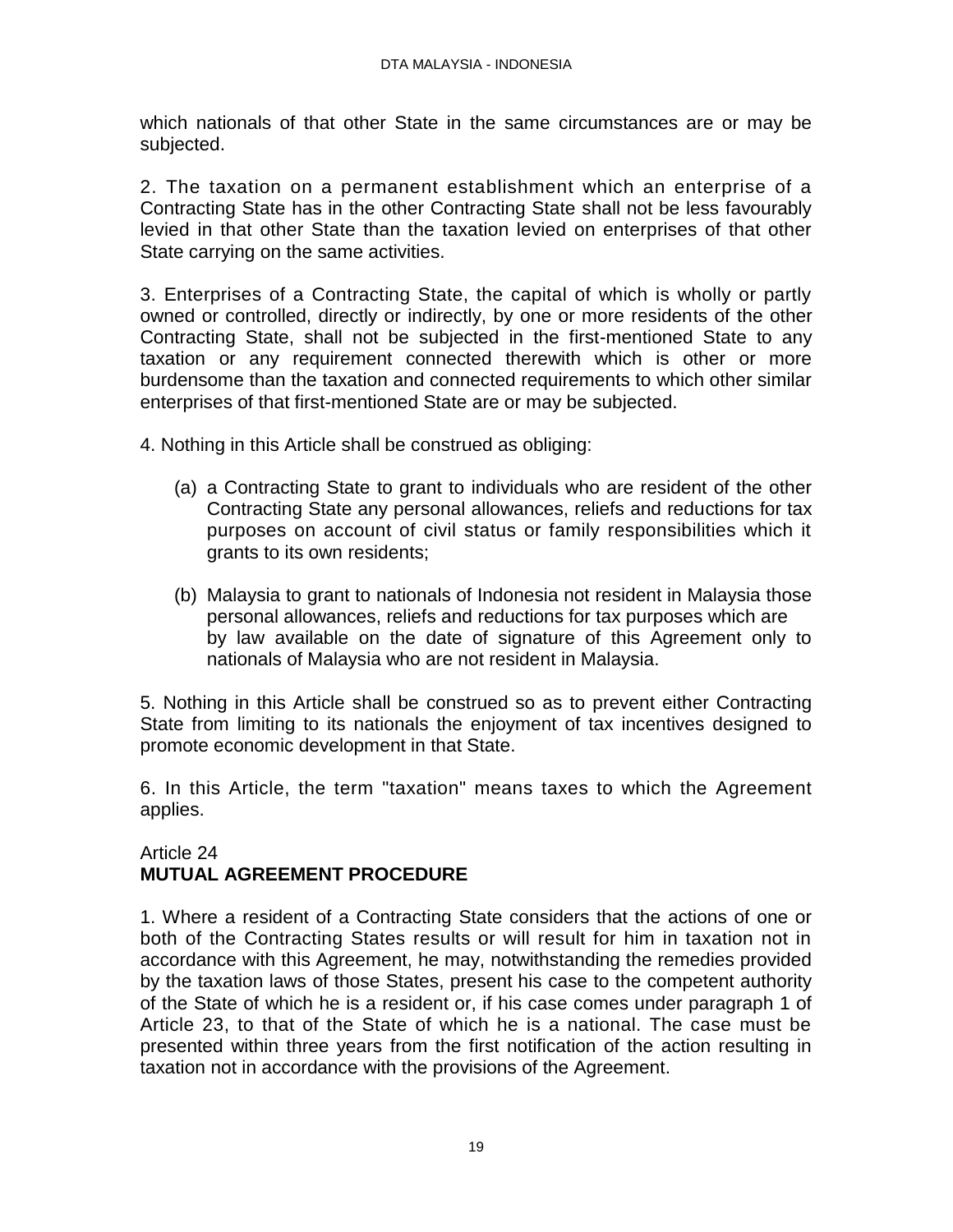2. The competent authority shall endeavour, if the objection appears to it to be justified and if it is not itself able to arrive at an appropriate solution, to resolve the case by mutual agreement with the competent authority of the other Contracting State, with a view to the avoidance of taxation which is not in accordance with the Agreement.

3. The competent authorities of the Contracting States shall endeavour to resolve by mutual agreement any difficulties or doubts arising as to the interpretation or application of the Agreement. They may also consult together for the elimination of double taxation in cases not provided for in the Agreement.

4. The competent authorities of the Contracting States may communicate with each other directly for the purpose of reaching an agreement in the sense of the preceding paragraphs.

### Article 25 **EXCHANGE OF INFORMATION**

1. The competent authorities of the Contracting States shall exchange such information as is necessary for carrying out the provisions of this Agreement or for the prevention or detection of evasion or avoidance of taxes covered by this Agreement. Any information so exchanged shall be treated as secret and shall be disclosed only to any persons or authorities (including a Court or reviewing authority) concerned with the assessment, collection, enforcement or prosecution in respect of, or the determination of appeals in relation to, the taxes which are the subject of the Agreement.

2. In no case shall the provisions of paragraph 1 be construed so as to impose on a Contracting State the obligation:

- (a) to carry out administrative measures at variance with the laws or the administrative practice of that or of the other State;
- (b) to supply particulars which are not obtainable under the laws or in the normal course of the administration of that or of the other State;
- (c) to supply information which would disclose any trade, business, industrial, commercial or professional secret, trade process, or information the disclosure of which would be contrary to public policy.

### Article 26

# **DIPLOMATIC AND CONSULAR OFFICERS**

Nothing in this Agreement shall affect the fiscal privileges of diplomatic or consular officials under the general rules of international law or under the provisions of special agreements.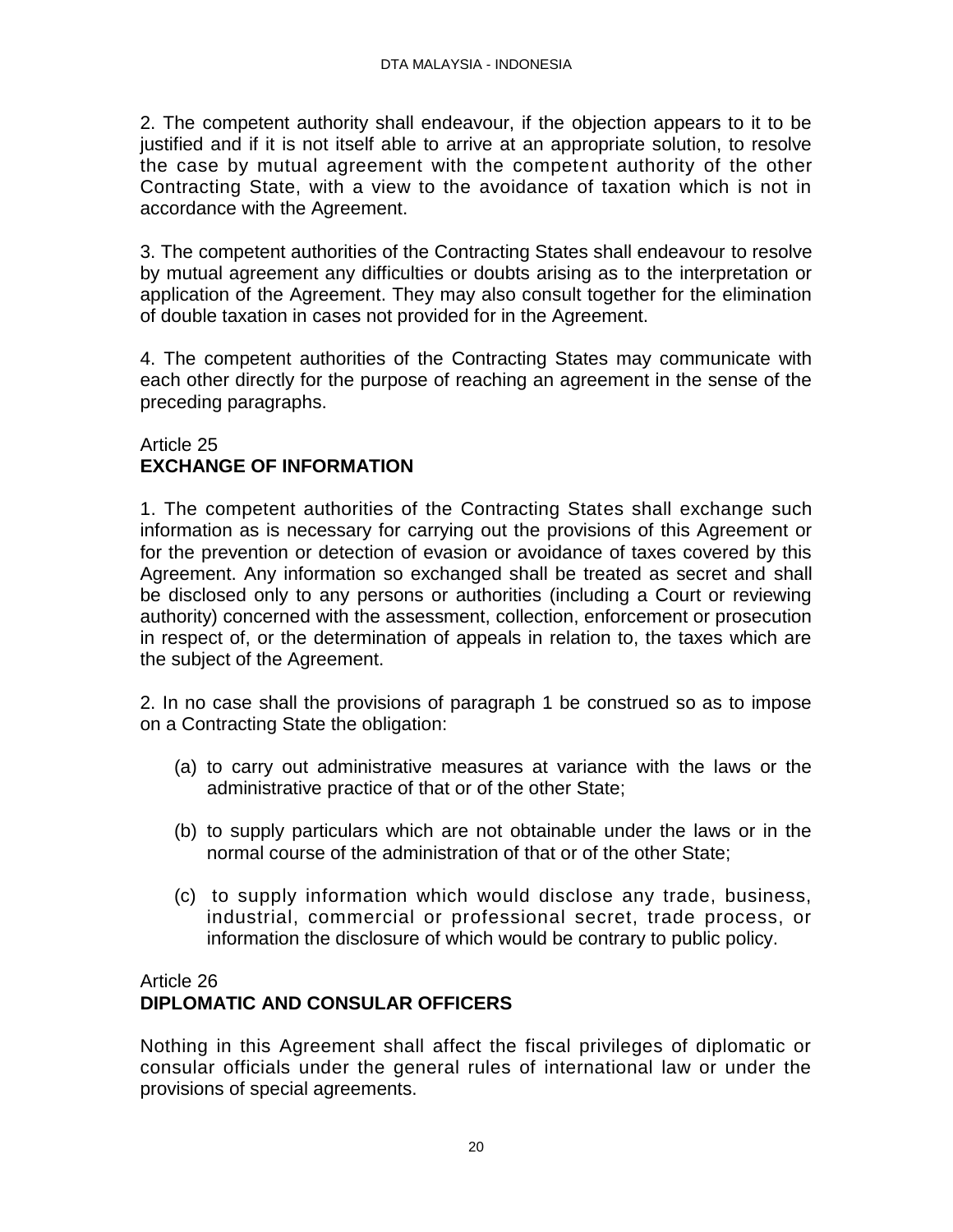# Article 27 **ENTRY INTO FORCE**

1. This Agreement shall be ratified by the Governments of the Contracting States and the instruments of ratification shall be exchanged at ……………. as soon as possible.

2. This Agreement shall enter into force upon the exchange of the instruments of ratification and shall have effect for the year of assessment or taxation year beginning on the first day of January 1987 and subsequent years of assessment or taxation years.

# Article 28 **TERMINATION**

This Agreement shall remain in force until terminated by one of the Contracting States. Either Contracting State may terminate the Agreement through diplomatic channels, by giving to the other Contracting State written notice of termination at least six months before the end of the calendar year after the year 1991. In such event, the Agreement shall cease to have effect for the year of assessment or taxation year beginning on or after the first day of January of the calendar year next following that in which the notice is given.

IN WITNESS whereof the undersigned, duly authorized thereto, by their respective Governments, have signed this Agreement.

DONE in duplicate at Kuala Lumpur this 12th day of September 1991, in Bahasa Malaysia, Bahasa Indonesia and English Language, the three texts being equally authentic. In the event of there being a dispute in the interpretation and the application of this Agreement, the English text shall prevail.

# **PROTOCOL**

1. At the time of signing the Agreement between the Government of the Republic of Indonesia and the Government of Malaysia for the Avoidance of Double Taxation and the Prevention of Fiscal Evasion with respect to Taxes on Income, both Governments have agreed that the following provisions shall form an integral part of the Agreement.

2. In connection with Article 3 "General Definitions", it is understood that the territorial definitions provided in paragraph 1(a) and paragraph 1(b) shall not include any part of territory or maritime areas over which the two Contracting States have claims to be settled.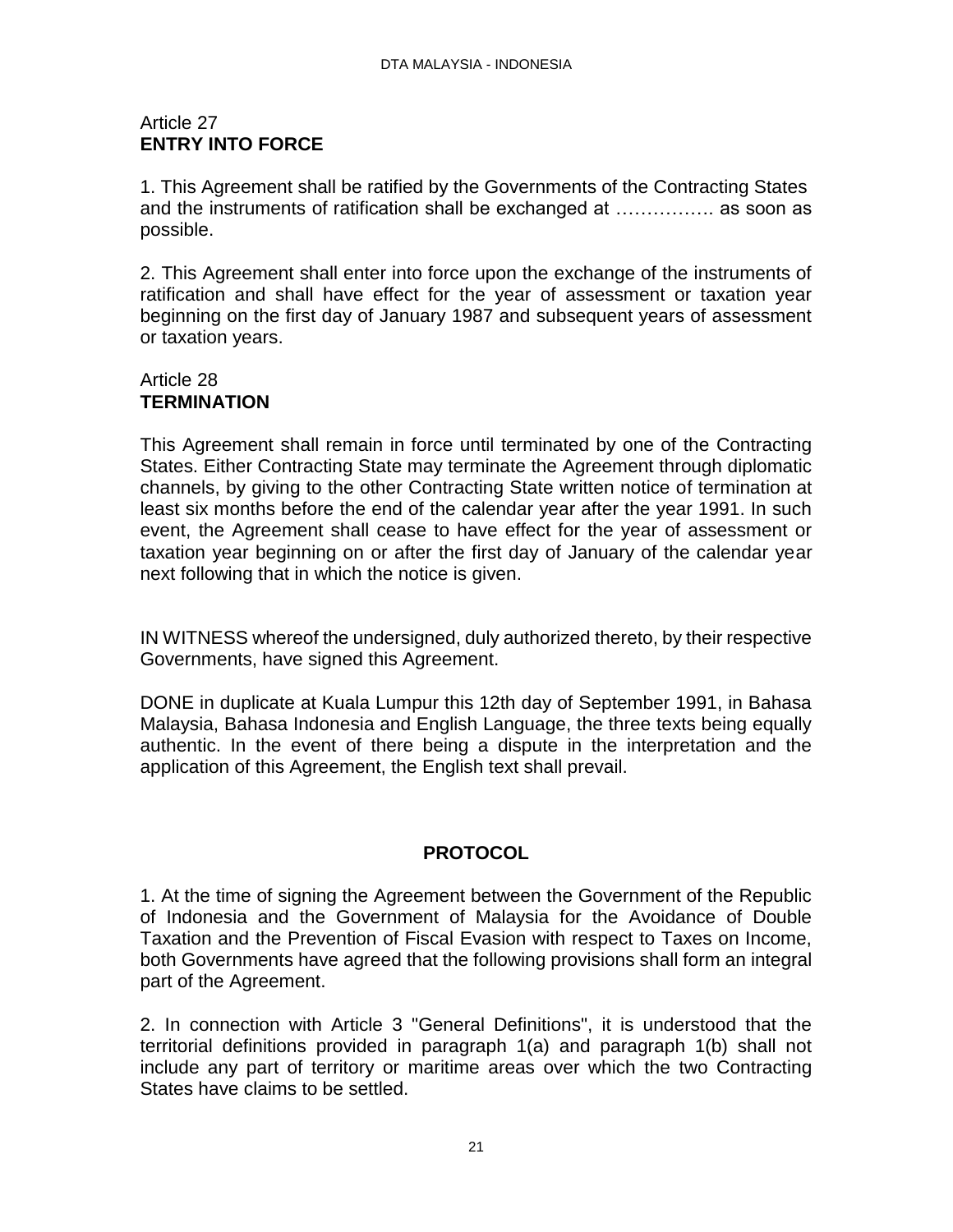3. In respect of paragraph 2(h) of Article 5 "Permanent Establishment", it is understood that a time limit of 3 months shall apply to an assembly or installation project performed by a person other than the main contractor.

4. (a) In connection with paragraph 1 of Article 7 "Business Profits", nothing in this Article shall prevent either Contracting State from imposing tax on profits derived from:

- (i) sales in that State of goods or merchandise of the same or similar kind as those sold through a permanent establishment in that Contracting State; or
- (ii) other business activities carried on in that State of the same or similar kind as those effected through a permanent establishment in that Contracting State, provided that those sales or other business activities are evidently not conducted through that permanent establishment merely for the purpose of reducing the tax of the permanent establishment.

(b) In connection with Article 7 "Business Profits", nothing in this Agreement shall affect the operation of any law of a Contracting State relating to the taxation of income or profits from any insurance business provided that if the relevant law in force in either Contracting State at the date of signature of this Agreement is amended (otherwise than in minor respects so as not to affect its general character) the States shall consult with each other with a view to agreeing to any amendment of this paragraph that may be appropriate.

(c) In connection with Article 7 "Business Profits", nothing in this Article shall prevent either Contracting State from imposing, apart from the corporate income tax, a branch profits tax on the after tax profits of the permanent establishment, provided that the tax so imposed shall not exceed 12.5% of such amount.

5. In connection with Article 10 "Dividends", nothing in this Article shall affect the provisions contained in any production sharing contracts relating to the exploitation and production of oil and natural gas which have been negotiated with the Government of Indonesia or the relevant state oil company of Indonesia, provided that a company which is resident in Malaysia deriving income from a production sharing contract shall not be less favourable treated with respect to tax than that levied on a company of a third state deriving income from a similar production sharing contract.

6. In connection with Articles 11, 12, 16 and 18 the term "statutory body" means any body corporate irrespective of the name by which it is known, which is incorporated pursuant to the provisions of written law and is a public authority or an instrumentality or an agency of: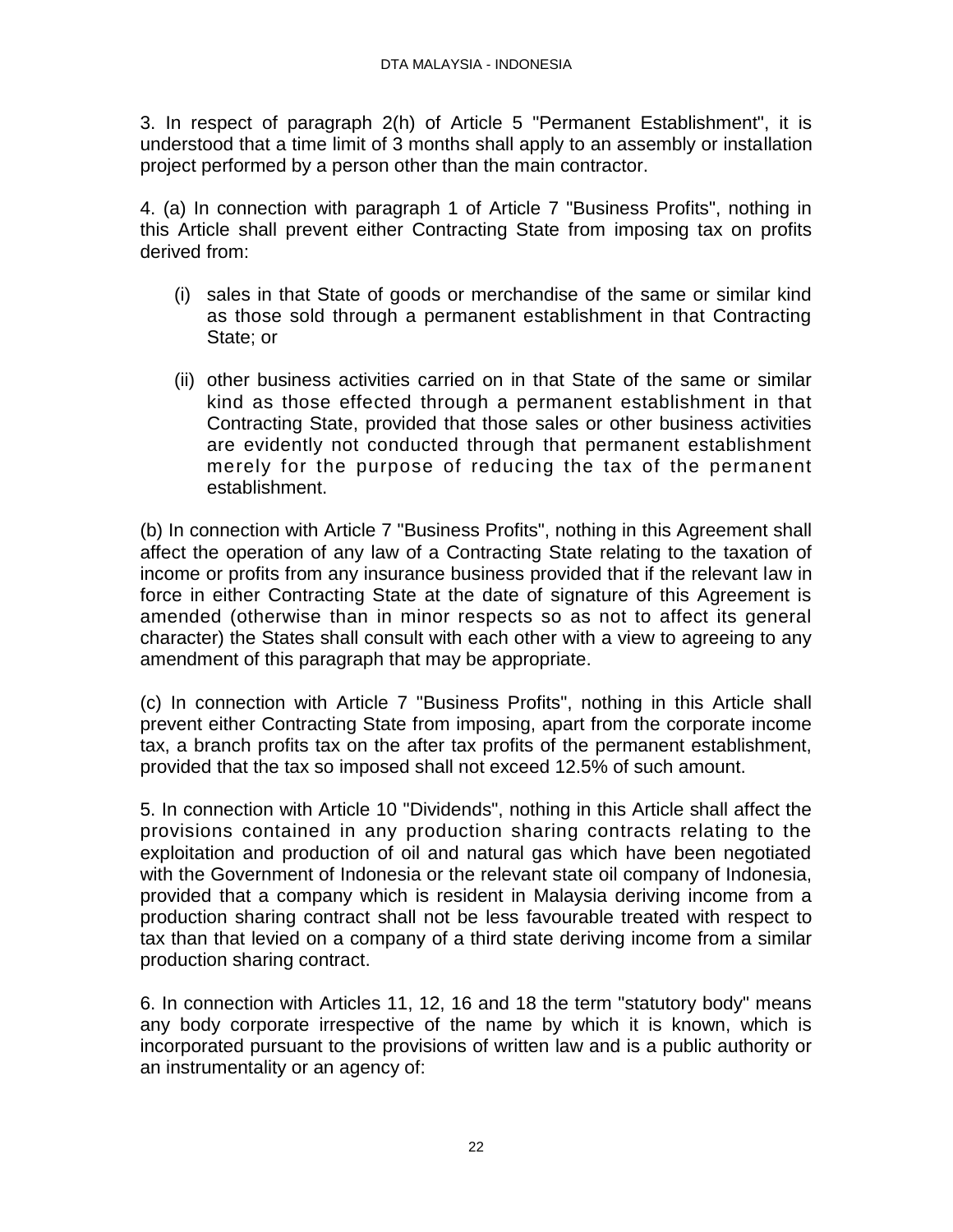- (a) the Government of Malaysia or any of the State of the Federation but does not include a local authority and a body corporate that is incorporated under the Companies Act 1965;
- (b) the Government of the Republic of Indonesia but does not include a local authority and a body corporate that is incorporated under Law Number 9 of year 1969. Government Regulation Number 12 of year 1969.

IN WITNESS whereof the undersigned, duly authorized thereto, by their respective Government, have signed this Protocol.

DONE in duplicate at Kuala Lumpur this 12th day of September 1991, in Bahasa Malaysia, Bahasa Indonesia and English Language, the three texts being equally authentic. In the event of there being a dispute in the interpretation and the application of this Agreement, the English text shall prevail.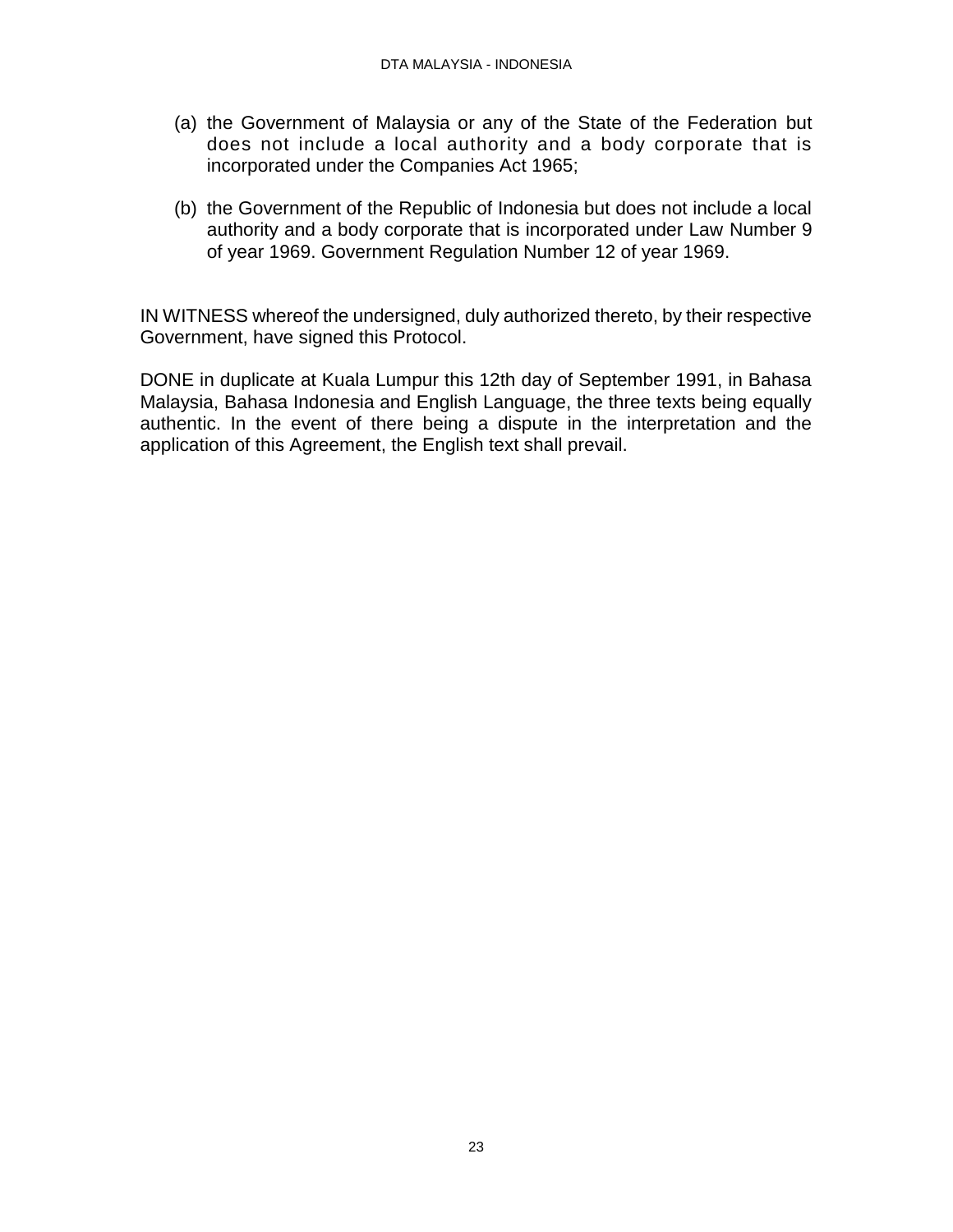<span id="page-23-0"></span>P.U. (A) 285/2006 Signed : 12 January 2006 Entry into Force: 1 September 2010 Effective Date : 1 September 2010

#### **PROTOCOL AMENDING THE AGREEMENT BETWEEN THE GOVERNMENT OF MALAYSIA AND THE GOVERNMENT OF THE REPUBLIC OF INDONESIA FOR THE AVOIDANCE OF DOUBLE TAXATION AND THE PREVENTION OF FISCAL EVASION WITH RESPECT TO TAXES ON INCOME AND ITS PROTOCOL SIGNED AT KUALA LUMPUR ON 12 SEPTEMBER 1991**

The Government of Malaysia and the Government of the Republic of Indonesia, desiring to conclude a Protocol to amend the Agreement between the Government of Malaysia and the Government of the Republic of Indonesia for the Avoidance of Double Taxation and the Prevention of Fiscal Evasion with Respect to Taxes on Income, and its Protocol signed at Kuala Lumpur on 12 September 1991 (hereinafter referred to as "the Agreement" and "the Protocol" respectively), have agreed as follows:

# **Article 1**

Paragraph 2 of Article 10 of the Agreement is amended by substituting for the words "15 per cent" the words "10 per cent".

### **Article 2**

Paragraph 2 of Article 11 of the Agreement is amended by substituting for the words "15 per cent" the words "10 per cent".

### **Article 3**

Paragraph 2 of Article 12 of the Agreement is amended by substituting for the words "15 per cent" the words "10 per cent".

#### **Article 4**

Paragraph 5 of the Protocol is substituted by the following new paragraph:

"In connection with Article 10 "Dividends", nothing in this Article shall affect the provisions contained in any production sharing contracts relating to oil and gas sector concluded by the Government of Indonesia, its instrumentality, its relevant state oil and gas company or any other entity thereof with a person who is a resident of Malaysia."